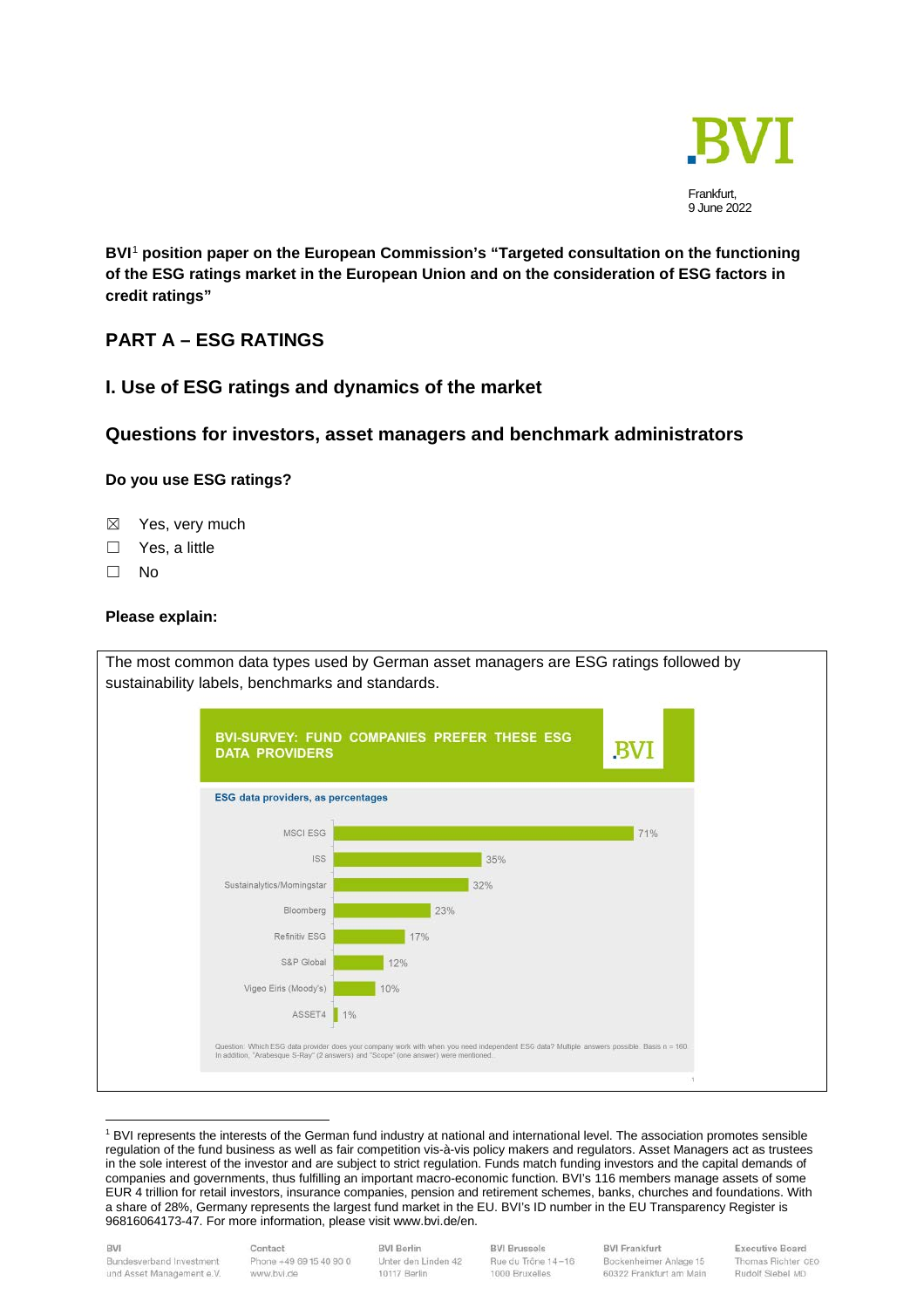

## **Which type of ESG ratings do you use?**

## **ESG ratings providing an opinion on companies:**

- $\boxtimes$  ESG ratings providing an opinion on opportunities
- ☒ ESG ratings providing an opinion on the compliance of companies with frameworks and rules
- ☒ Exposure to and management of ESG risks
- ☒ ESG ratings providing an opinion on a company performance towards certain Objectives
- ☒ ESG ratings providing an opinion on the impact of companies on the society and Environment
- $\boxtimes$  ESG ratings providing an opinion on the ESG profile of the company

## **ESG ratings providing an opinion on**:

- $\boxtimes$  Investment funds
- ☐ Others

## **ESG ratings providing an opinion investment funds:**

- $\boxtimes$  exposure to and management of ESG risks
- $\boxtimes$  impact on the society and environment
- ☒ ESG characteristics
- ☒ Other specialised ratings
- ☐ None
- ☐ Not applicable

## **Please specify to what other specialised ratings you refer:**

Asset managers use all available ESG rating providers for dealing with sustainability issues followed by sustainability labels, benchmarks, and standards. Most of them obtain data from more than one data source and process it within the framework of its own research.

Asset managers rely on ESG ratings and data from a user perspective and are not themselves usually subject to assessment by rating agencies or data product providers.

They use also ESG ratings in the marketing of their funds, such as FNG Siegel (Germany) or LuxFlag.

# **To what degree do you use ESG ratings in investment or other financing decisions on the scale of from 1 to 10 (1- very little, 10 – decisive)?**

7 for funds with sustainability characteristics.

## **Please explain your answer:**

Environmental, social, and governance (ESG) investing is a very broad field with many different investment approaches addressing various investment objectives. At a top level, we can break down ESG investing into three main investment approaches: ESG integration, in which the key objective is to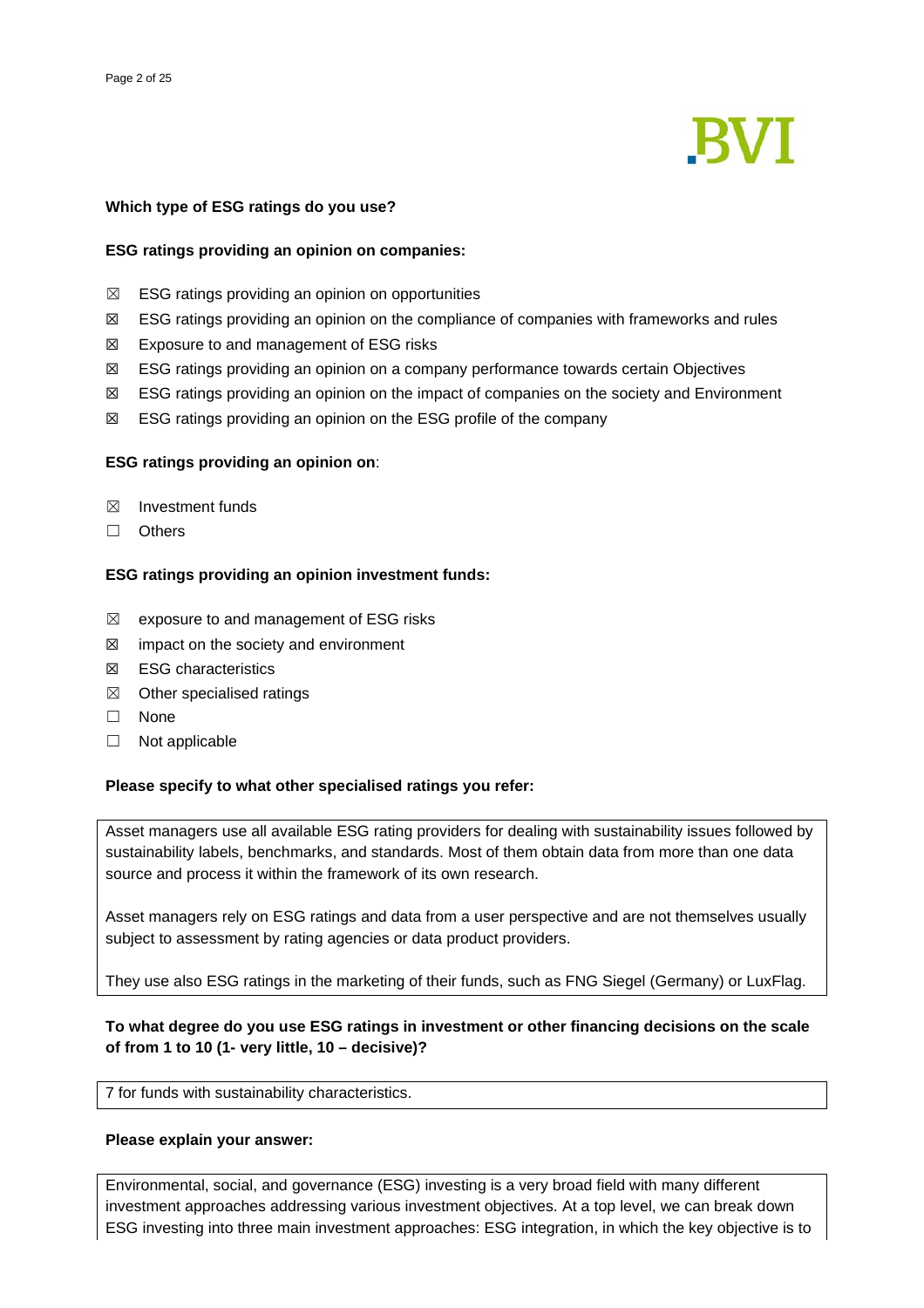

improve the risk-return characteristics of a portfolio; second, values-based investing, in which the investor seeks to align his portfolio with his norms and beliefs; third, impact-related investing, in which investors want to use their capital to trigger change for social or environmental purposes, for example, to accelerate the decarbonisation of the economy. All approaches need a wealth of ESG data and analytics. Moreover, all UCITS and AIF managers will be required by EU law from August 2022 to systematically incorporate sustainability risks into their investment processes, regardless of whether they pursue an ESG investment strategy or not. ESG Ratings are one source of data that could be used for evaluation.

In this context, it is important to understand that the concept of ESG risk is not a new stand-alone risk management process, but rather a specific sub-set of market risk. To put it differently: sustainability risk is market risk inherent in a portfolio due to sustainability factors attached to the underlying investments of the fund. Therefore, as it stands, sustainability risk in fund investments is in general not identified and measured separately from other risks. Rather, it is included into the exposure to other relevant risks or considered part of the price valuation of portfolio assets.

Illustrative example: an investment fund invests in shares of an oil company which shows no interest to engage in the development of alternative fuels. This is relevant in terms of sustainability risk, but also impacts the market value of the company's shares, thus potentially resulting in a market risk for sustainability reasons. Or a shopping centre in a real estate fund is in a flood endangered area which puts the valuation in danger because of increased flooding risk resulting from climate change.

However, approaches in the market for the measurement of sustainability risk other than Scope 1 to 3 in carbon emissions are not standardised and the quality of available data still needs improvement in particular with respect to comparability and reliability. Furthermore, data on long-term developments is still scarce. Identification of a specific exposure of a fund portfolio to sustainability risk is and will continue to be a challenging exercise.

Moreover, both AIFs and UCITS are required by EU regulation not to rely exclusively on ratings. Nevertheless, ESG ratings are an important input factor in internal management processes, not the least because of (regulated) investor requirements. In practice, ESG ratings are used in the allocation and management of assets in accordance with the investment strategy of the fund. Some members use weighted or average rating scores based on the available ratings of the issue or, if this information is lacking, the rating of the issuer/counterparty/deposit taker/guarantor of an issue.

Illustrative example for funds investing in securities: an ESG risk profile can be determined based on the ESG ratings of the individual securities. Depending on the data model and data provider, the ESG rating shows how well an issuer manages its relevant ESG risks compared to a peer group. Issuers with low risk and good management receive a higher rating compared to issuers that are exposed to higher risks or have weaker risk management. According to the ESG ratings of the respective weighting of the individual securities, an ESG rating can be aggregated at the fund level. Bank deposits and derivatives can be excluded from this. In general, a non-existent rating should be equated with a 'poor' rating. However, it needs to be borne in mind that the choice of the rating provider is determining the outcome as results of ESG ratings and rankings are much less correlated than the results of credit rating evaluations.

**Do you use overall ESG ratings or ratings of individual Environmental, Social or Governance factors?**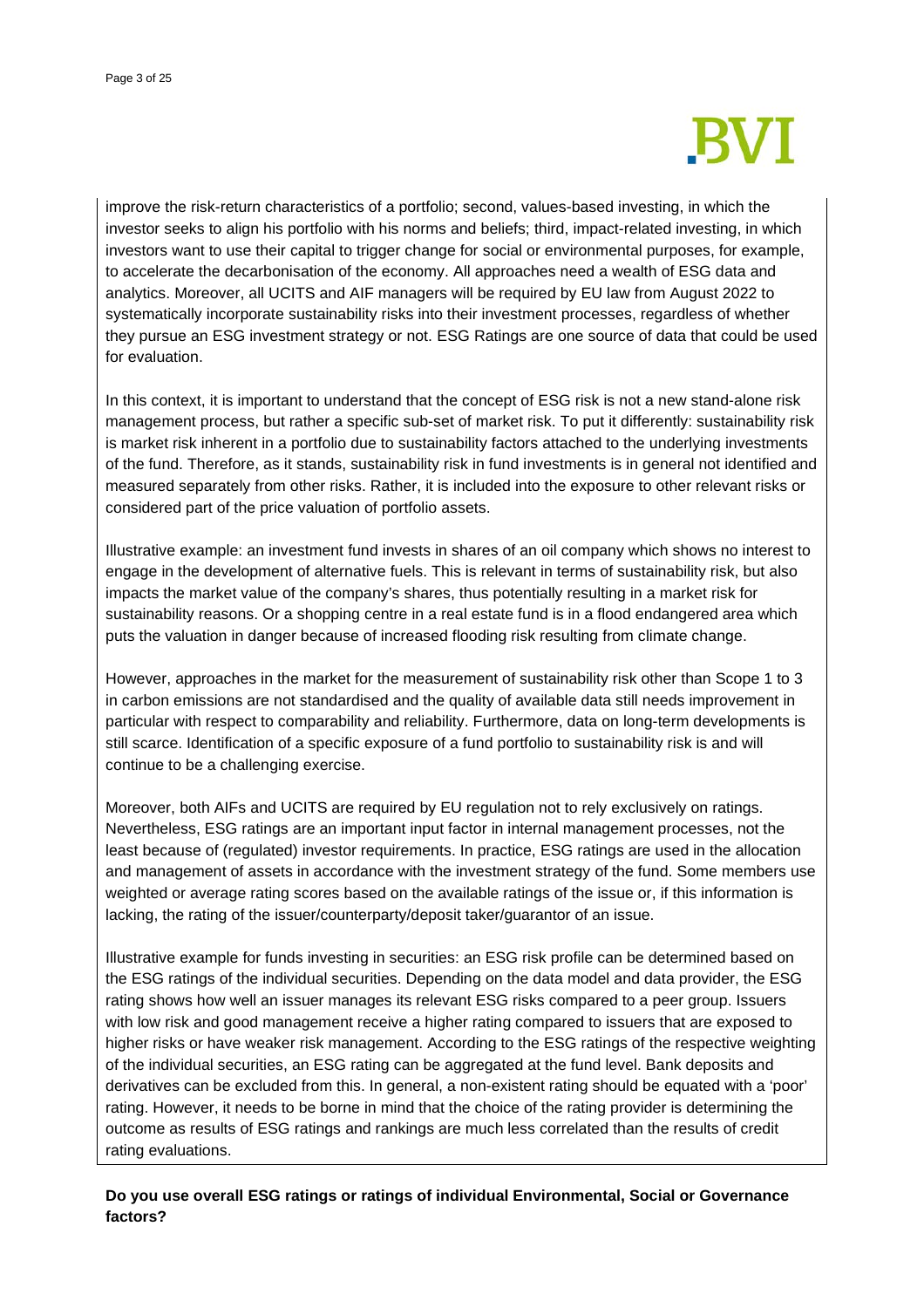

- ☒ Overall ESG ratings
- ☒ Ratings of an individual Environmental, Social and Governance factors
- $\boxtimes$  Ratings of specific elements within the Environmental, Social and Governance factors,
- $\boxtimes$  other types, please specify

## **Please specify to what other type(s) of ESG ratings you refer in your answer:**

German asset management companies use all three types of ESG ratings mentioned above: overall ESG ratings, ratings of an individual Environmental, Social and Governance factors, and ratings of specific elements within the Environmental, Social and Governance factors. (The survey logic does not allow for multiple selections.)

## **Do you buy ESG ratings as a part of a larger package of services?**

- ☒ Yes
- ☐ No
- ☐ Not applicable

## **If you responded yes to the previous question, what other services do you buy?**

Our members use and receive other rating products, including but not limited to: "indicative ratings", "scoring", "bond indexes", "portfolio assessment tools", "credit assessments", "rating assessments", "assessments", "fund ratings", "data feeds" or "research" or other tools which may be used for a person's or organisation's own risk assessments (for example, quantitative models and enterprise risk solutions software)

# **If you responded yes to the previous question, do you consider that buying ESG ratings as a part of a larger package would give rise to potential conflicts of interests?**

There is a need to monitor the developments. Competent Authorities and regulators should take into account the existing market practices in order to deal with conflicts of interests by disclosure of types of research received and the main counterparties. We believe that a uniform quality standard for the evaluation process for external ESG ratings is necessary. In this respect, market data providers who provide ESG ratings could also be regulated. Conflicts of interest of the data providers should be avoided and should be made transparent to the public. Changes in the methodologies should be made transparent to the users and consulted with the public at large.

However, paid data feeds are the primary source of rating information, given that our members need to deal with thousands or hundreds of thousands of rated securities, depending on their size and investment focus. Paid rating data feeds either direct or through market data distributors are, given the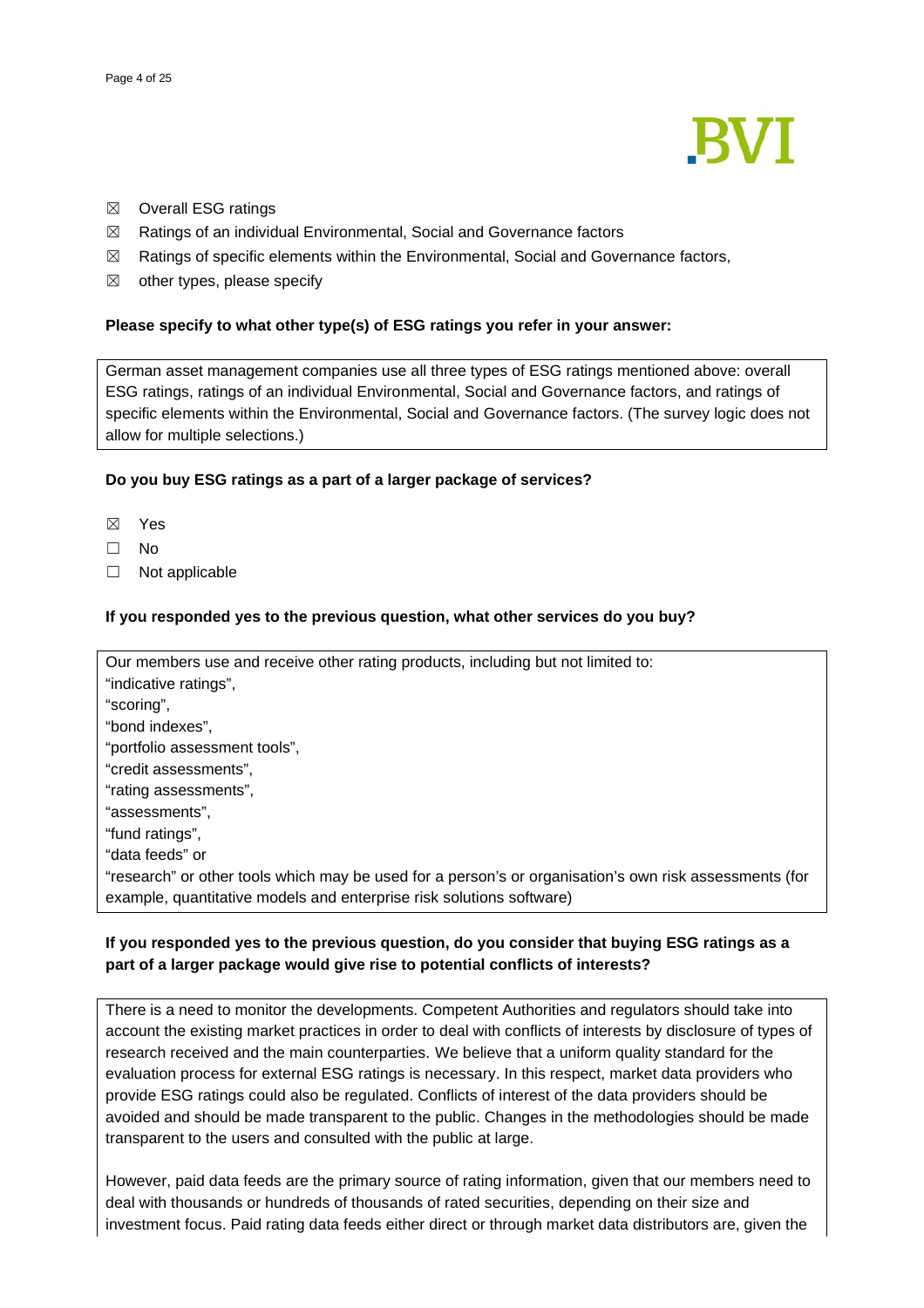

limitations on licence- and fee-free use of either CRA or the ESMA-provided European Rating Platform data website usage, today the easiest way to get the ratings into our members' databases and onwards into fund portfolio management, risk management, investment controlling and regulatory reporting systems and applications. Data feeds provide up-to-date ratings coverage and allow fast information of rating changes and therefore the possibility to consider them on a timely basis in all applications and reports. Our members also rely on paid data because they need to be sure to receive high quality and complete data from the ("golden") source. The data quality also hinges on the requirements in the contracts between our member companies and the data providers, although the latter usually exclude liability for the underlying data collected by them. If our members would rely today on free (third party collected) ratings information, there would be no certainty on the completeness of the data and important information e.g., on the reasons for a specific rating action, could be missing. Our members would switch, if they could, to obtain the ratings data via a reliable public data feed. The European Single Access Point (ESAP), however, could be a third party reliable ("golden") source also of sustainability data as the ESAP is regulator-backed.

## **What are you using ESG ratings for?**

- $\boxtimes$  as a starting point for internal analysis
- $\boxtimes$  as one of many sources of information that influence the investment decisions
- $\boxtimes$  to meet regulatory or reporting requirements
- $\Box$  as a decisive input into an investment decision
- □ as a reference in financial contracts and collaterals
- $\boxtimes$  for risk management purposes
- ☐ other(s).

## **Please explain your answer:**

ESG ratings are an input factor in internal management processes, not the least because of (regulated) investor requirements. In addition to the above-mentioned purposes, we can discern the following use cases for the use of ESG ratings within our membership:

Reporting to clients and supervisory agencies (regulatory reporting – RR): the FinDatEx [platform](https://findatex.eu/) provides the European ESG Template, the EET, which covers all sustainability data needs of fund distributors, funds of funds, as well as regulatory required fund information under the SFDR, MiFID II and IDD frameworks. It includes more than 600 data fields that will be fully operationalised for data delivery by end-2022. Most fund managers provide their banking and insurance investors with reports to help them to implement their regulatory reporting obligations under CRD/CRR and Solvency II. Such reports usually provide information on the respective portfolio, including individual ratings and/or CQS, as well as other aggregated data on a weekly, monthly, quarterly, or annual basis. In case of fund holdings reporting to insurance companies there is a standard industry template called 'TPT' made available by FinDatEx. The use of EET and all other FinDatEx templates is not compulsory, and they are provided to the industry free of charge and free of any intellectual property rights.

Ratings are included in investor reporting to inform them inter alia on the portfolios' risk structure. It should be stressed that portfolio holdings reporting covers only a specific number of rated issues or issuers and never the full rating universe. Therefore, it should be clear that only a limited amount of individual ratings/CQS is shared for information purposes with investors but never for commercially driven redistribution purposes.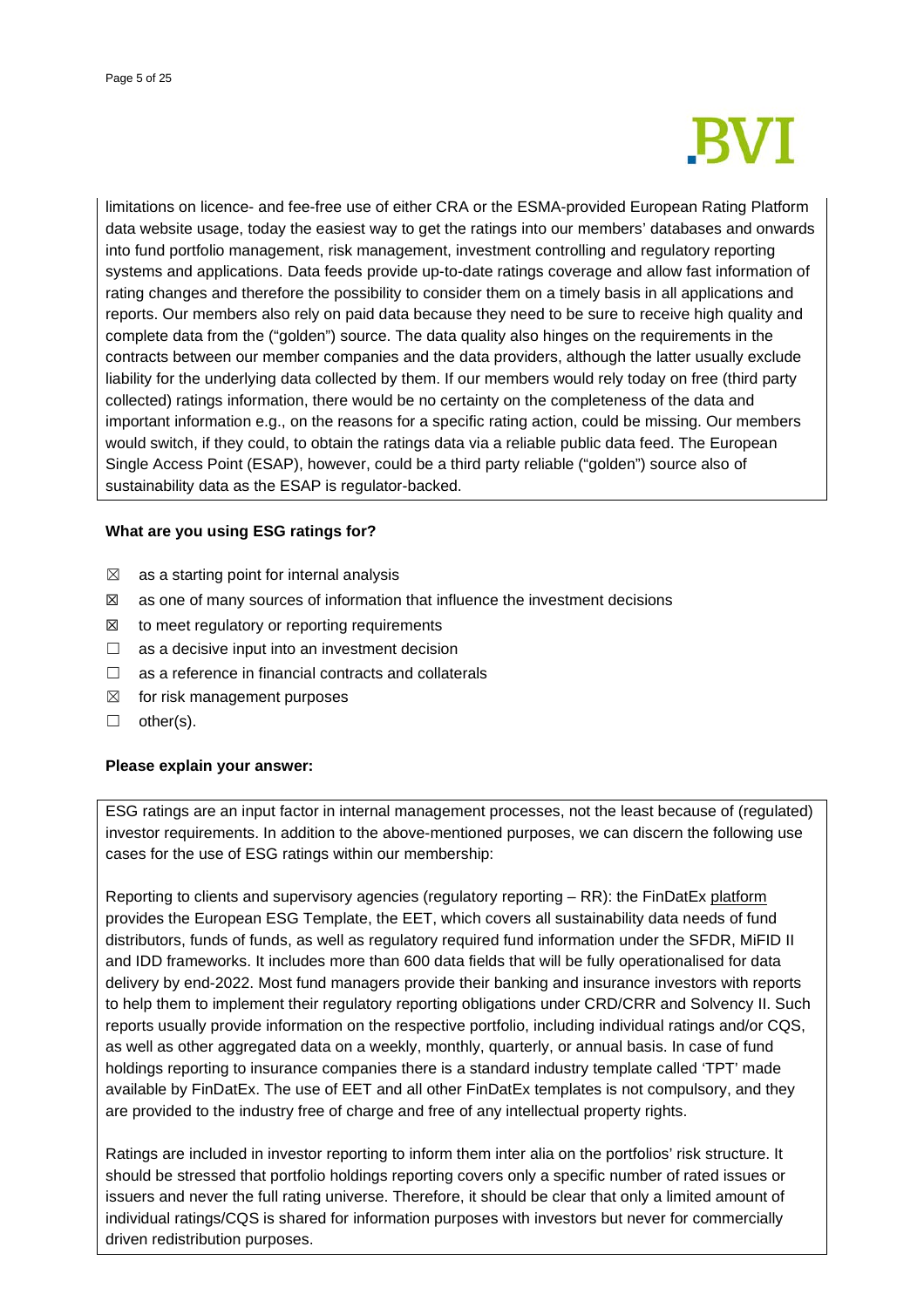

# **As a benchmark administrator, how do you take into account ESG ratings for the construction of a benchmark and/or in disclosures around a benchmark?**

In practice, it regularly happens that management companies compile their own benchmarks (e.g., from various public indices or direct company / issue data) for various purposes (e.g. performance, risk management). However, they are not benchmark administrators within the meaning of the BMR as these internal indices are usually not made public. In rare cases asset managers (usually through a BMR registered group company) provide public indices.

In particular, a practice of so-called 'self-indexing' has emerged, whereby no external benchmark administrator is involved in the production of benchmarks in order to reduce index costs and – more importantly – to be able to offer 'customised indices' to institutional investors, which exactly correspond to investor demand and are therefore often not easy to map with existing commercial indices. For example, it was hardly possible because of licence restrictions by the index providers to combine (blended) indices consisting of 50% equity indices from, e.g. MSCI and 50% bond indices from, e.g., Bloomberg /Barclays or Citibank for mixed fund applications. We expect the same need with ESG data indices for the construction of a sustainability benchmark which reflects particular investor demands.

## **Do you refer to ESG ratings in any public documents or materials?**

- ☒ Yes
- ☐ No

## **If you responded yes to the previous question, please specify the type of documents of materials:**

Annual reports, fund prospectus, marketing documents such as fact sheets both on-line and offline.

## **What do you value and need most in ESG ratings?**

- $\boxtimes$  transparency in data sourcing and methodologies,
- $\boxtimes$  timeliness, accuracy and reliability of ESG ratings,
- $\boxtimes$  final score of individual factors
- $\Box$  aggregated score of all factors
- $\boxtimes$  rating report explaining the final score or aggregated score
- □ specific information, please explain
- □ data accompanying rating
- ☐ other aspects

**To what degree do you consider the ESG ratings market to be competitive and allows for choice of ESG rating providers at reasonable costs, on a scale from 1 (not competitive) to 10 (very competitive)?**

2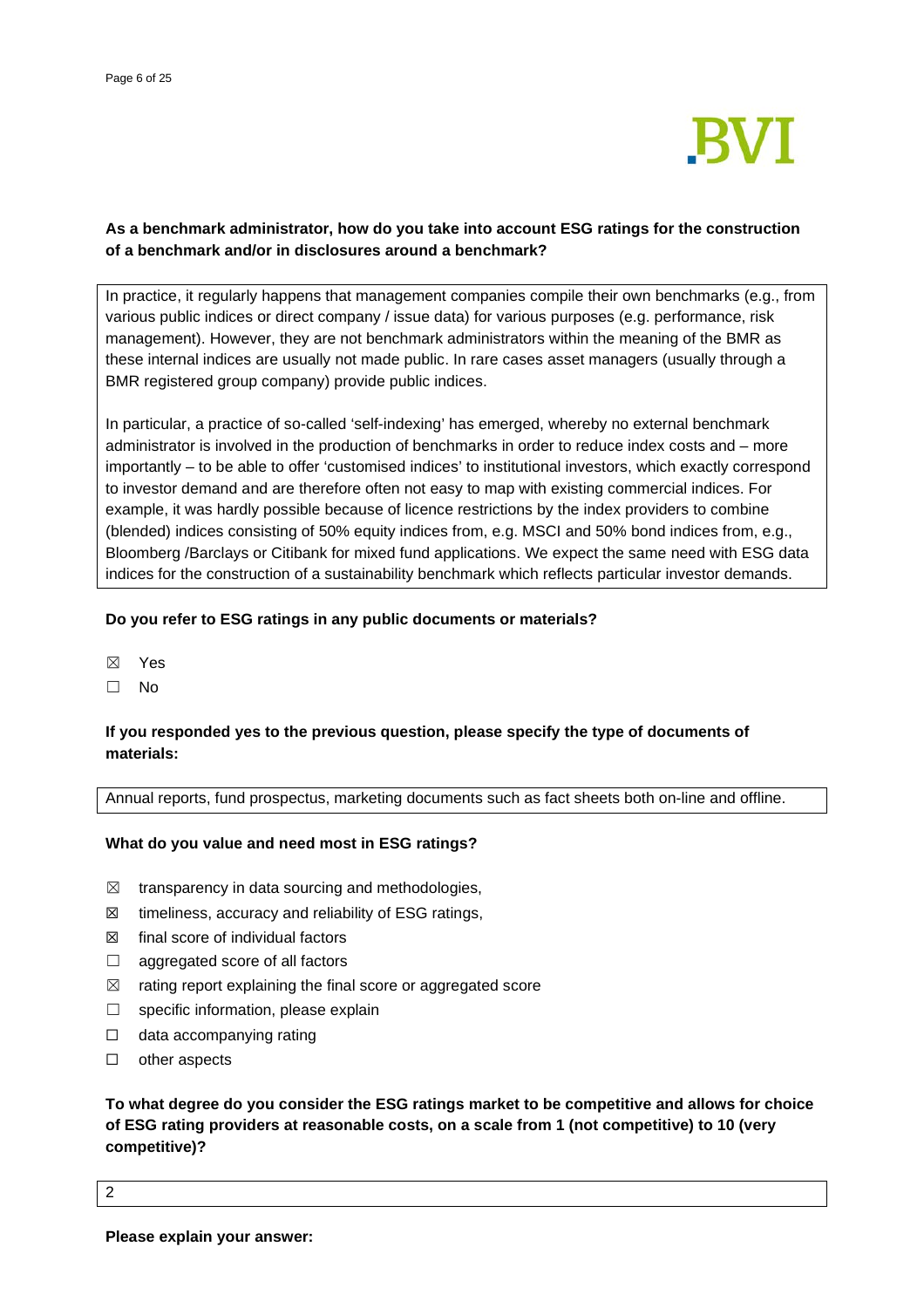

The growing importance of ESG data, research, and rating services is reflected by the market concentration in this area which has significantly increased over the last years, due to strategic acquisitions following the drive to ESG regulation in financial services. All leading ESG data and research providers (such as MSCI, Morningstar - which acquired Sustainalytics in 2020, and Vigeo-Eiris, the biggest according to market share) are now either headquartered in the US or owned by US company groups with the exception of ISS ESG belonging to Deutsche Börse. This situation has implications for the quality and reliability of data, since investors and financial market participants need to rely on ESG research and qualitative assessments of ESG aspects as basis for ESG ratings that might not fully incorporate and take into account the development of the sustainable finance regulations, enacted e.g. in the EU. This is particularly relevant in relation to investments outside the EU, where EU investors will have difficulties to rely on corporate disclosures which do not meet the EU data and disclosure requirements. With increased ESG regulation also in the Americas and Asia this outcome cannot be deemed satisfactory from a global policy perspective.

We are concerned that many data, and especially ESG index companies, have great market power and can unilaterally set contractual conditions, since their financial services clients usually cannot easily operate their products without referring to the leading benchmarks.

# **Questions for companies subject to ratings**

Not applicable

# **Questions for all respondents**

## **Do you consider that the market of ESG ratings will continue to grow?**

- ☒ Yes
- ☐ No
- ☐ No opinion

# **If you responded 'yes' to the previous question, to what extent do you expect the following factors to be decisive, on a scale from 1 (not at all) to 10 (very much)?**

Growth in demand from investors in ratings of companies for their investment decisions: Growth in demand from companies in ratings including on rating future strategies: Further standardisation of information disclosed by companies and other market participants:  $\bullet$ Other:

## **Are you considering to use more ESG ratings in the future?**

- □ Yes, to a large degree
- ☒ Yes, to some degree
- ☐ No
- ☐ No opinion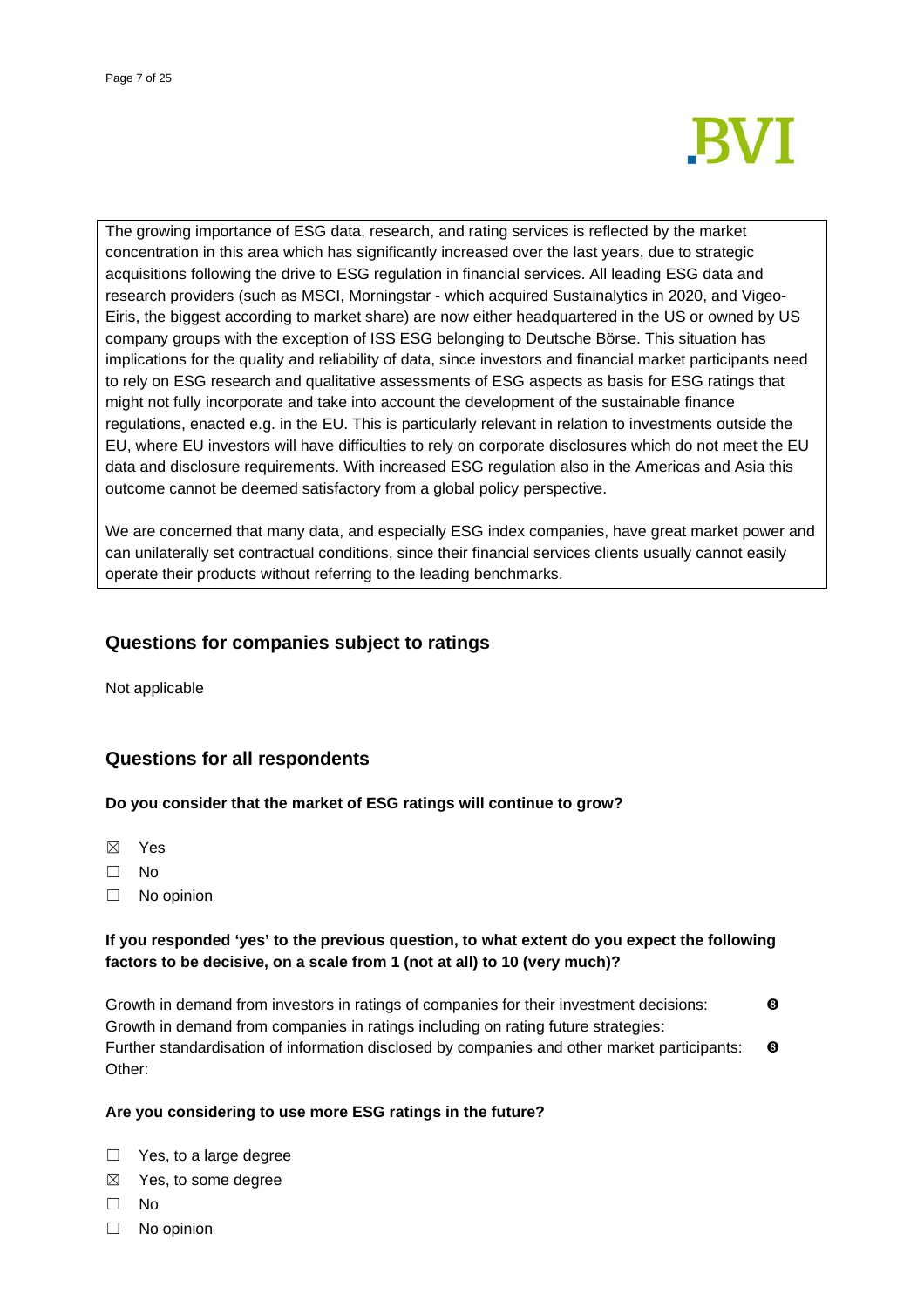

## **If you responded 'yes' to the previous question, please explain why:**

The European legal requirements for assessing and disclosing sustainability risks are becoming more demanding, and ESG ratings will be one data source among many to meet these requirements.

## **Do you mostly use ESG ratings from bigger or larger market players?**

- ☐ Exclusively from large market players
- $\boxtimes$  Mostly from larger market players
- ☐ Mixed
- $\Box$  Mostly from smaller market players
- $\Box$  Exclusively from smaller market players
- ☐ Not applicable

## **If you use mostly or exclusively ratings from large ESG rating providers, what are the main reasons for this?**

Asset managers are required by regulation such as AIFMD, UCITSD, MiFID, SFDR and the EU Taxonomy Regulation to directly or indirectly use sustainability-related data. These regulatory requirements help data providers in that space to build a dominant market position and to create an oligopoly or in rare case a monopoly position on certain data and analytical approaches.

The European Commission should strongly recognise that large sustainability data providers, such as MSCI, Morningstar, ISS, hold disproportionate market power on data generated from company information. As such, sustainability data costs (the data pricing, licencing practices, definitions, audit procedures and connectivity fees) must be subject to regulatory oversight. Authorities should consider developing a cost benchmark for producing and distributing such data. In the parallel case of exchange market data such cost benchmark has been recommended in the Copenhagen Economics reports [\(https://copenhageneconomics.com/publication/pricing-of-market-data/\)](https://copenhageneconomics.com/publication/pricing-of-market-data/) and in a separate paper [\(https://copenhageneconomics.com/publication/a-guideline-to-a-cost-benchmark-of-market-data-how](https://copenhageneconomics.com/publication/a-guideline-to-a-cost-benchmark-of-market-data-how-to-obtain-reasonable-prices-of-market-data/)[to-obtain-reasonable-prices-of-market-data/](https://copenhageneconomics.com/publication/a-guideline-to-a-cost-benchmark-of-market-data-how-to-obtain-reasonable-prices-of-market-data/) ). The IEX exchange sustainability / ESG data cost report (January 2019 <https://iextrading.com/docs/The%20Cost%20of%20Exchange%20Services.pdf> ) provides a practical use case for cost of data production disclosure in the area of exchange data.

## **Do you consider there is a sufficient offer of ESG ratings from providers located in the European Union?**

- ☐ Yes
- ☒ No
- ☐ No opinion

## **If you responded 'no' to the previous question, please explain why:**

The decisive factor for the use of ESG ratings is their coverage of the relevant markets. Market concentration in the ESG data business has significantly increased over the last years, in particular due to strategic acquisitions. All leading ESG data and research providers (such as MSCI, Morningstar -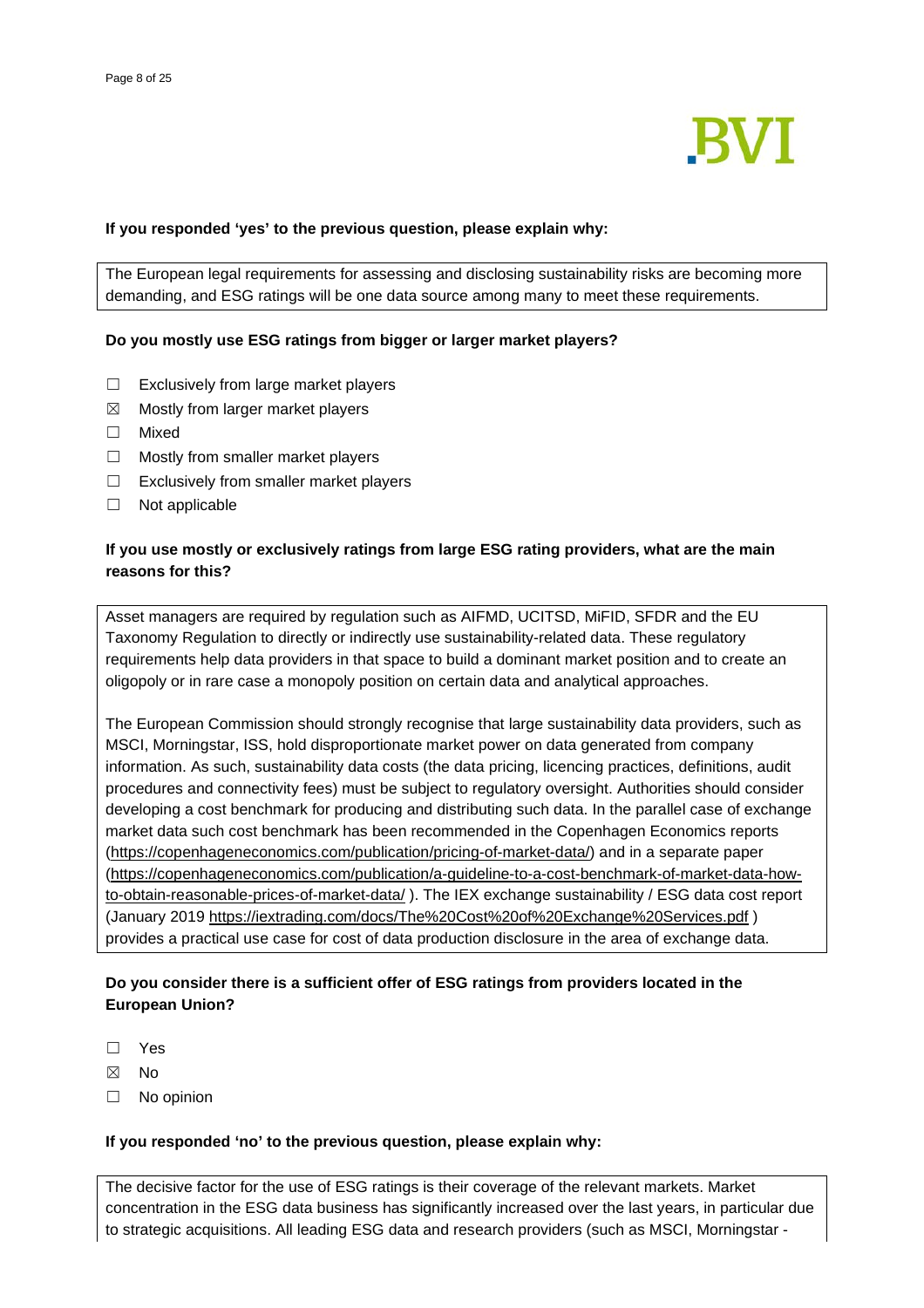

which acquired Sustainalytics in 2020, and Vigeo-Eiris, the biggest according to market share) are now either headquartered in the US or owned by US company groups with the exception of ISS ESG that belongs to the Deutsche Börse group. The coverage of small and medium sized corporations is to be improved with all ESG data providers, but this is also a function of the lack of ESG information disclosed by said corporations.

# **Finally, do you use other types of ESG assessment tools than ESG ratings (e.g. controversy screening, rankings, qualitative assessments, etc.)?**

- ☒ Yes
- ☐ No

## **If you responded 'yes' to the previous question, how important are these tools in relation to the implementation of your investment strategies and engagement policies?**

The most established methods for assessing sustainability risks in asset management processes in our membership are implicit methods: negative screening or exclusion lists, principles-based screening, as well as investment limits and positive screening as well as best-in-class approach. Negative screening refers to the practice in which certain sectors, companies or practices are excluded from a fund or portfolio based on specific ESG criteria. Principles-based exclusions refer to the screening of investments against minimum standards of business practice based on international norms. The bestin-class approach consists in selecting the best issuers of an industry or sector in terms of sustainability performance.

More sophisticated methods that identify sustainability risks on portfolio level are less widespread than implicit methods. These embrace the exposure method, sensitivity analysis, the portfolio alignment method, stress tests and other individual methods like proprietary factor models. The portfolio alignment method describes the extent to which portfolios are aligned with global sustainability goals and what changes are required to achieve these goals. The exposure approach consists in a direct assessment of individual issuers and exposures. It is a scoring approach in which the performance of an engagement with regard to sustainability aspects is evaluated. The risk framework methods analyse by means of stress tests or scenario analysis how sustainability risks affect the risk profile of the portfolio and their standard risk indicators. Stress tests consist in building a wide range of scenarios to assess risks. Sensitivity analysis is a simplified approach for simulation of individual risk parameters under the assumption of specific ESG developments.

An interesting feature when focusing on different types of companies is that a large number of investment firms providing portfolio management services under MiFID and real estate investment companies have not yet taken action or deliver no answers regarding the implementation of more sophisticated models, which implies a major potential for the industry to further develop a toolbox of assessment methods.

# **Do you believe that due diligences carried out by users of ESG research are sufficient to ensure an acceptable level of quality?**

☐ Yes

☒ No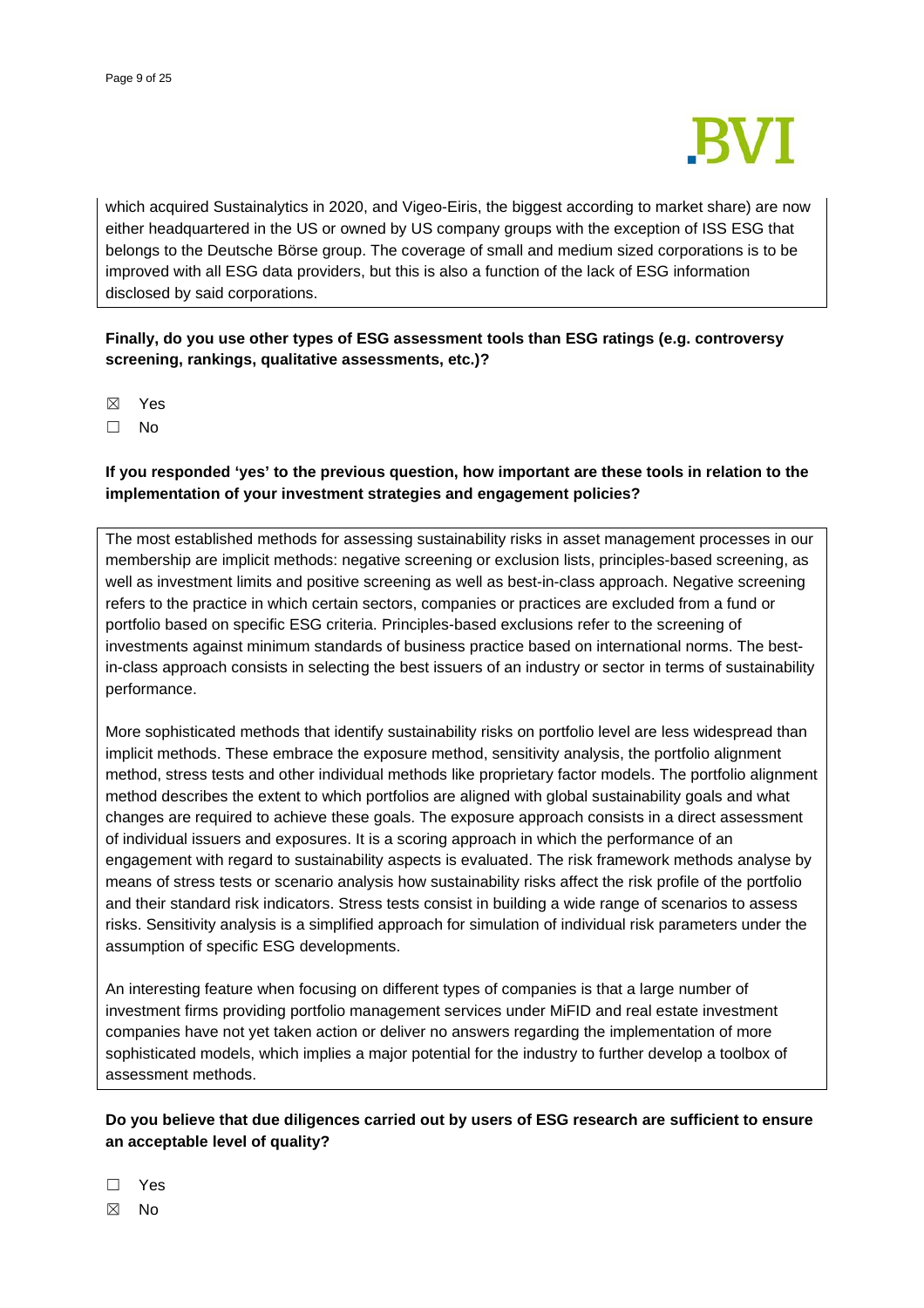

# **If you replied 'no' to the previous question, would you see merit in refining the current definition of research under Directive 2014/65/EU?**

No, the definition of ESG research is different from investment research under MiFID, in particular as it does not aim at making a buy, sell or hold decision but to provide information on the sustainability characteristics of a corporation or investment and/or the relevant sustainability risk. In general, the increased availability of large volumes of financial data is influencing the assessment of investment decisions and risks (including ESG risks) of financial instruments or entities. Large data volumes show more of the diversity of qualitative and quantitative valuations. This leads to increased requirements on handling the large data volumes regarding, e.g., the actuality and the validity and also puts more demand on human capital for managing and using the data. The volumes and the time of the data availability will be used to develop early forecasts of, e.g., creditworthiness and accurate assessment of ESG risks. The asset management area is developing tools to cope with the increased digitalisation of the industry in terms of cloud computing, advanced analytics, mobile computing and robo-advice.

Asset managers in the EU are already obliged to ensure a high standard of diligence in the selection and ongoing monitoring of investments, in the best interests of the investors of the portfolios they manage and the integrity of the market. In principle, our members use data products as only one parameter when making their investment decisions. They may only make decisions if they have the appropriate professional expertise and knowledge of the assets in which they are invested. They have to ensure that the managed portfolio is only invested in assets whose risks can be adequately assessed, monitored and managed by the risk management process adopted by the company in order to warrant that investment decisions are carried out in compliance with the set investment strategy and risk limits of the investment fund. EU based investment management companies are also obliged to establish and implement written policies and procedures on due diligence. Moreover, before carrying out investments, management companies are obliged to take into account (where appropriate) the nature of the foreseen investment, formulate forecasts and perform analyses concerning its contribution to the fund's portfolio composition, liquidity and risk and reward profile. These analyses are supported by reliable, updated and meaningful information, both in quantitative and qualitative terms.

The individual assessment of the (sustainable) value or creditworthiness of financial instruments or entities is part of the overall risk management process of the investment management company and serves today as a principle against over-reliance on credit ratings. This process involves, in the light of the principle of proportionality, the assessment of any relevant risk of assets invested by the investment funds and the establishment of an internal risk limit system for any relevant risk (including ESG risk) on asset and fund level. In practice, the risk management function is obliged to establish and implement quantitative and/or qualitative risk limits for each investment fund managed by the investment management company, taking into account all relevant risks (including ESG risks).

# **Do you further believe that ESG research products have reached a sufficient level of maturity and comparability to allow users to fully understand the products they use?**

No, this is a fairly new market which still had niche status five to ten years ago. Also, there is no agreed framework on what constitutes sustainable investing and therefore and rightfully a plethora of research approaches exist in the area. Each individual firm or NGO is defining for themselves what ESG investing means in practical terms. Therefore, the only valid ESG investing approach to one investor may be only "greenwashing" to the next investor or NGO. This divergence of approaches is equally applicable for the variety of ESG research products available in the market. The lack of a basic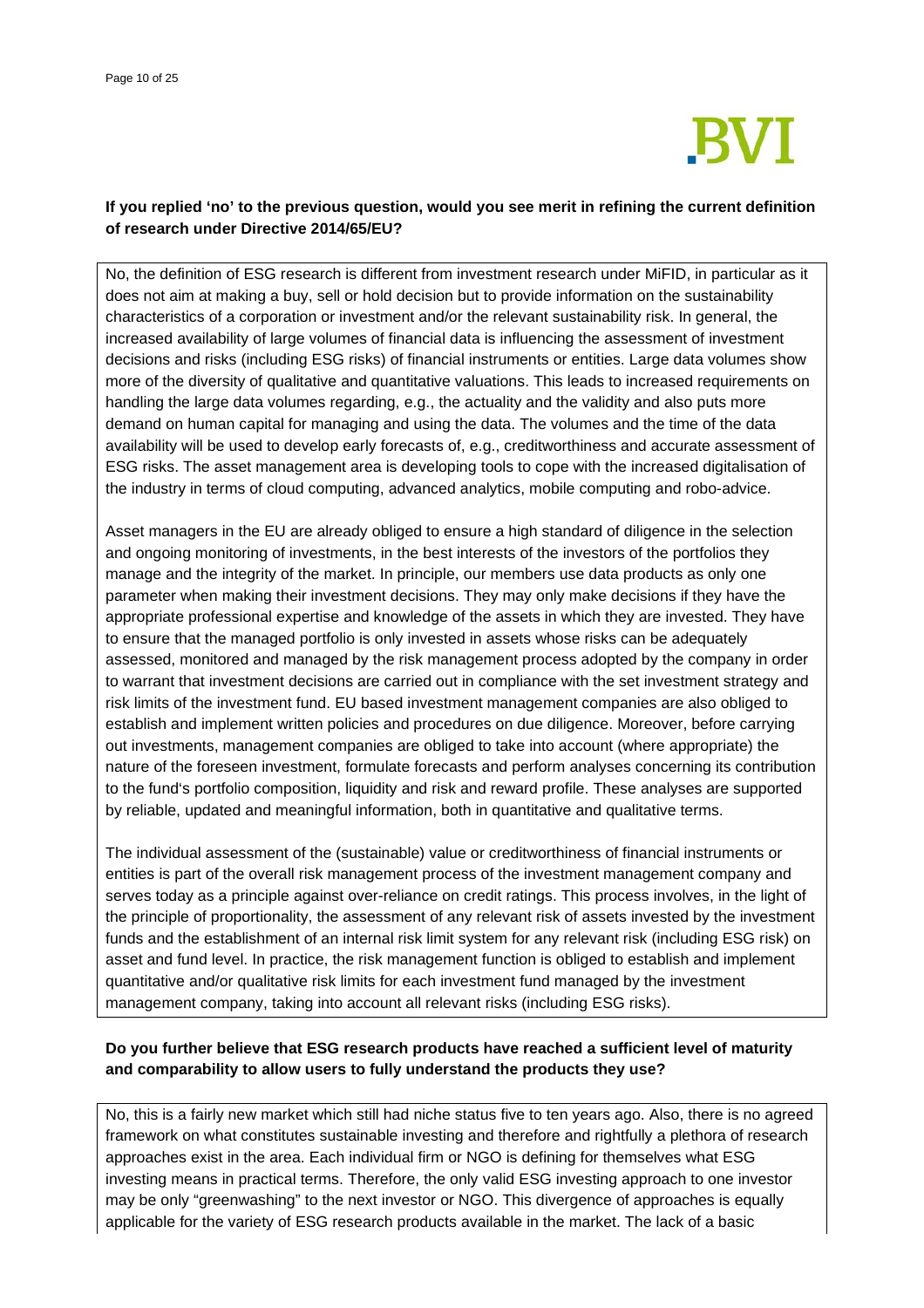

standard or common definition of sustainable investing is increasing reputational risk to the investment industry.

In practical terms, our members report the following shortcomings in the data services they contract for:

- **Lack of transparency with regard to ESG rating methodologies (forward-looking perspective),** in particular concerning procedures for unscheduled adjustments of ratings during the year (e.g. due to controversies),
- Changes to the applied rating and ranking methodologies are sometimes not being made transparent nor consulted with clients beforehand,
- There is often a **significant time lag** concerning the ESG data that underlie ESG rating/rankings or scores which is due in part to the 12 months period for corporate sustainability reporting, but in another part to suboptimal handling processes by the data vendors, thus adding up to the problem of using potentially outdated information.

# **II. Functioning of the ESG ratings market**

## **How do you consider that the market of ESG ratings is functioning today?**

- ☐ Well
- $\boxtimes$  Not well

## **Please explain:**

Sustainability and climate-related data and scores available in the market suffer from a lack of standardisation and comparability. This also applies for the integration of ESG factors into credit ratings by credit rating agencies (CRAs). Even though there has been some improvement regarding the overall availability of ESG data in the last years, the persisting lack of comparability and reliability has still fundamental implications for data users, i.e., investors, companies and researchers. Directly reported company data is generally not usable in practice due to the lack of comparable and standardised data, a lack of a single access point and the necessity to perform quality and data lineage checks on the reported information. This gap is currently being filled by commercial data vendors experiencing rapidly growing business opportunities parallel to the increasing regulatory requirements for the processing of ESG data for the purpose of internal processes (risk management, investment due diligence) and external client and regulatory reporting by financial market participants. Indeed, market concentration in the ESG data business has significantly increased over the last years, in particular due to strategic acquisitions. Like in the credit ratings data area the market for ESG data is largely unregulated, thus allowing the oligopoly of vendors with scope to charge excessive rents. At a minimum MIFIR (Art. 13) protections with respect to published pricelists, disclosure of price of production of ESG data reporting, and ultimately price controls based on a "reasonable commercial (i.e. cost of production) basis" (RCB should be instituted for credit and ESG ratings, rankings and data providers.

# **To what degree do you consider that the following shortcomings / problems exist in the ESG ratings market, on a scale of from 1 to 10 (1- very little, 10 – important)?**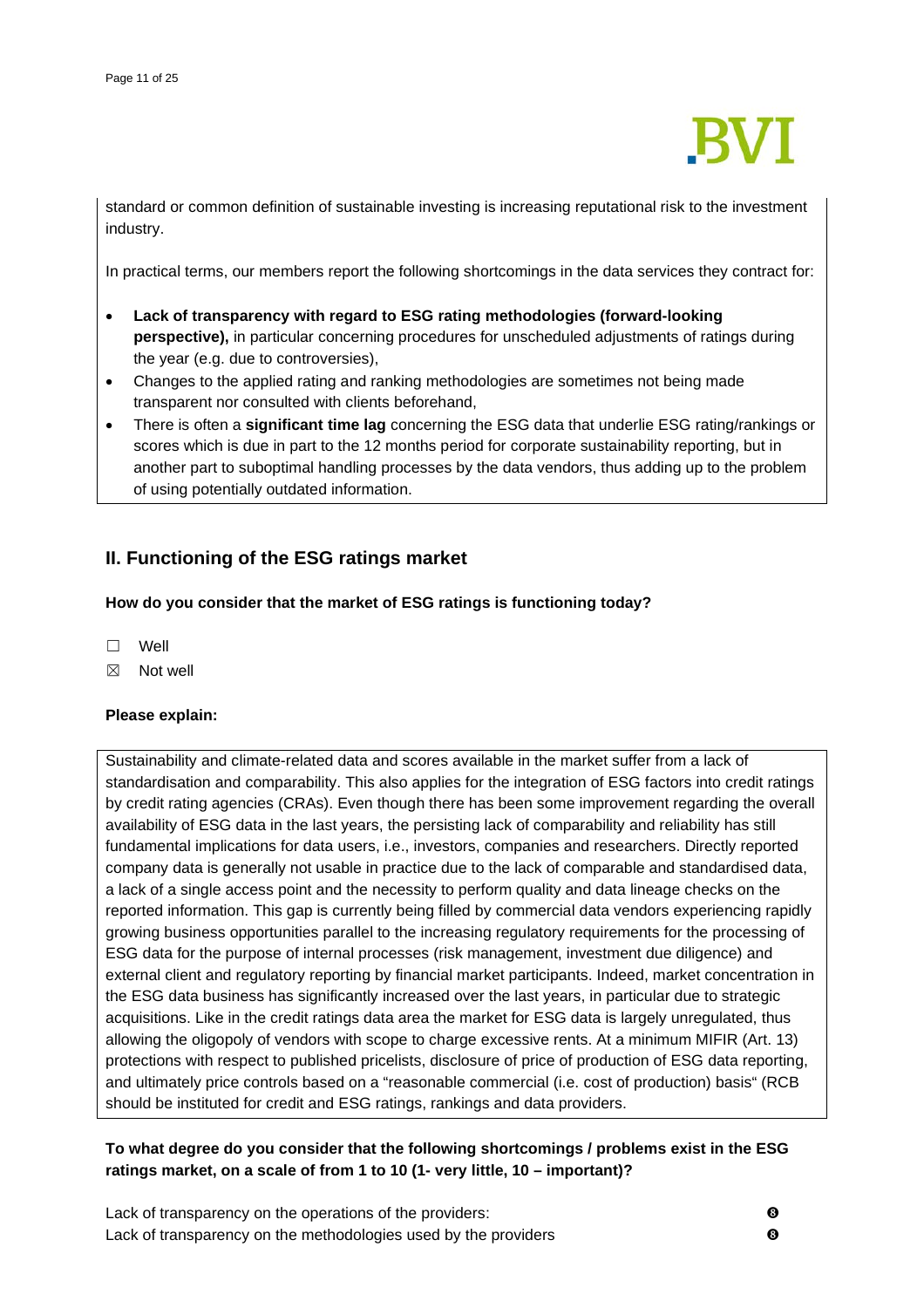

| Lack of clear explanation of what individual ESG ratings measure        | 0 |
|-------------------------------------------------------------------------|---|
| Lack of common definition of ESG ratings                                | ❸ |
| Variety of terminologies used for the same products                     | 0 |
| Lack of comparability between the products offered                      | ❸ |
| Lack of reliability of the ratings                                      | 0 |
| Potential conflicts of interests                                        | Θ |
| Lack of supervision and enforcement over the functioning of this market | ❸ |
| Other                                                                   |   |

# **What do you think of the quality of the ratings offered on a scale from 1 (very poor) to 10 (very good)?**

## 3

## **Please explain why:**

The concentration of ESG research and data providers in the US market may have implications for the quality and reliability of data, if European investors and financial market participants needed to rely on ESG research and qualitative assessments of ESG aspects as basis for ESG ratings that might not fully incorporate and take into account the development of the EU sustainable finance regulations. This is particularly relevant in relation to investments outside the EU, where EU investors will most probably not be able to refer to corporate disclosures, since such disclosures will not meet the EU requirements. This potential outcome cannot be deemed satisfactory from a general policy perspective.

**If you responded 'very poor' or 'poor' to the previous question, to what degree do you consider that this affect your trust in the products that are offered, on a scale from 1 (no affect) to 10 (affects very much)?**

7

## **Please explain why:**

It may further strengthen the pricing and licencing power of ESG data providers. In the last years, data providers have overloaded the market with their products. The pricing frameworks remain opaque, depending largely on the combination of data modules and the size of (ESG) assets under management of the client. A mid-sized to large fund manager will spend between EUR 200,000 and 400,000 per year for a comprehensive set of ESG data. Given that the amount of required data will grow in view of the pending implementation of ESG disclosure duties, we expect this cost to rise substantially in the future driven by global regulation. Additional cost for acquisition of EU-Taxonomyrelevant data can be estimated with EUR 50,000 for the currently required set of indicators. These expenses represent a significant burden especially for small and medium-sized asset managers and asset owners such as pension funds. More competition in the ESG data market would be helpful for raising efficiency as well as product quality and lowering costs. Consultant Burton-Taylor points to an expected annual growth rate of ESG data revenues of 23% p.a. (!) and a total turnover of more than 5 Bn US\$ globally of which 3 Bn will be borne by the buy-side and ultimately the investor and pensioner on the street.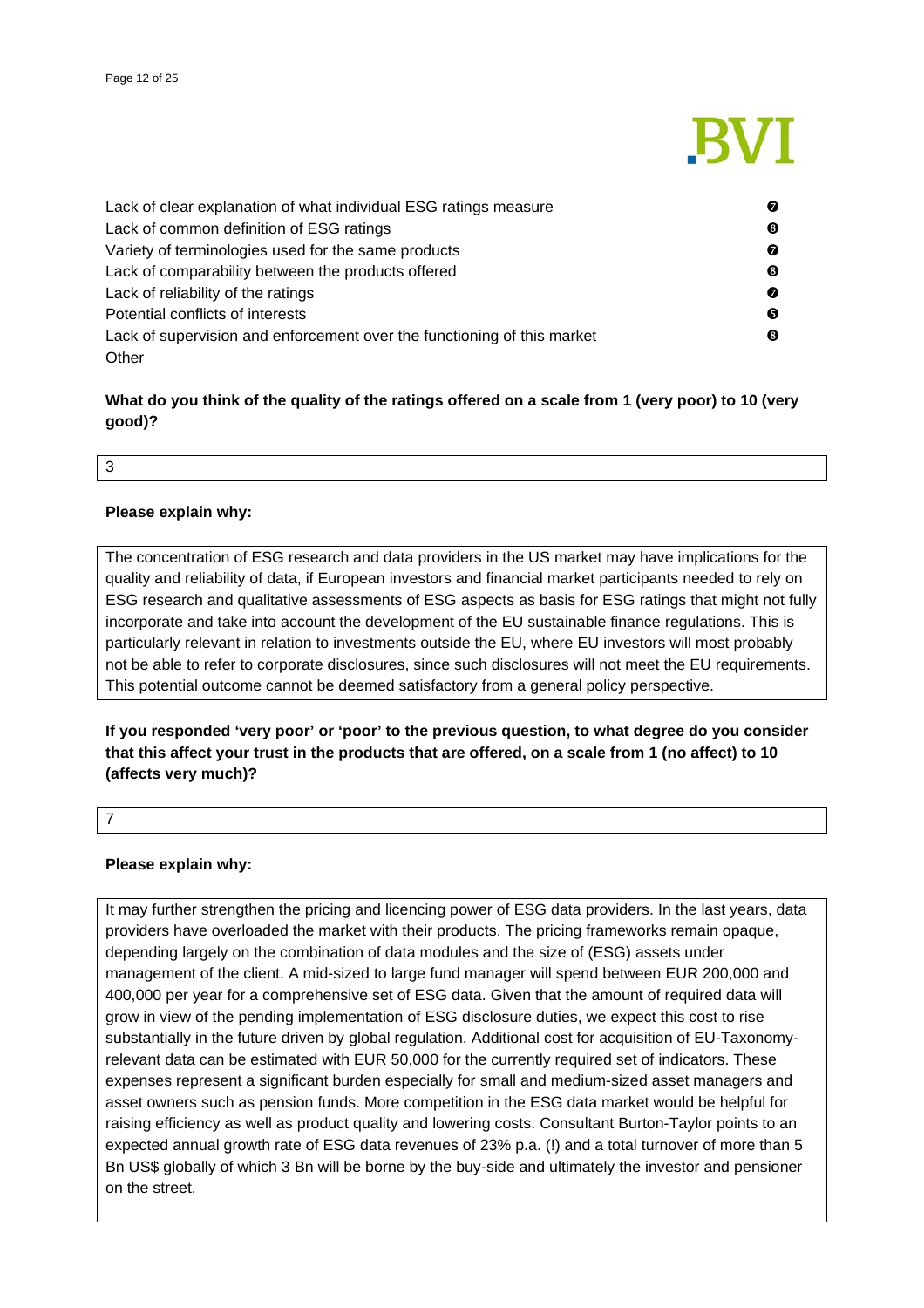# **BVI**



# **Do you consider that there are any significant biases with the methodology used by the providers?**

- ☒ Yes
- ☐ No
- ☐ No opinion

## **If you responded yes to the previous question, please specify the biases:**

- ☐ Biases based on the size of the company rated
- ☐ Biases based on the location of the company
- ☒ Other biases

## **If you responded 'other biases' to the previous question, please explain which ones:**

According to academic studies, the main issues with ESG rankings and ratings seem to be systematic differences between methodologies of data providers regarding the indicators they use to measure ESG factors as well as their weights and scope (see e.g. "Aggregate Confusion: The Divergence of ESG Ratings", MIT Sloan School of Management, August 2019). This implies that the investment decisions made upon these scores might be biased. Therefore, full transparency is needed about the rating/scoring methodologies, including a description of the underlying data and data sources used by data providers.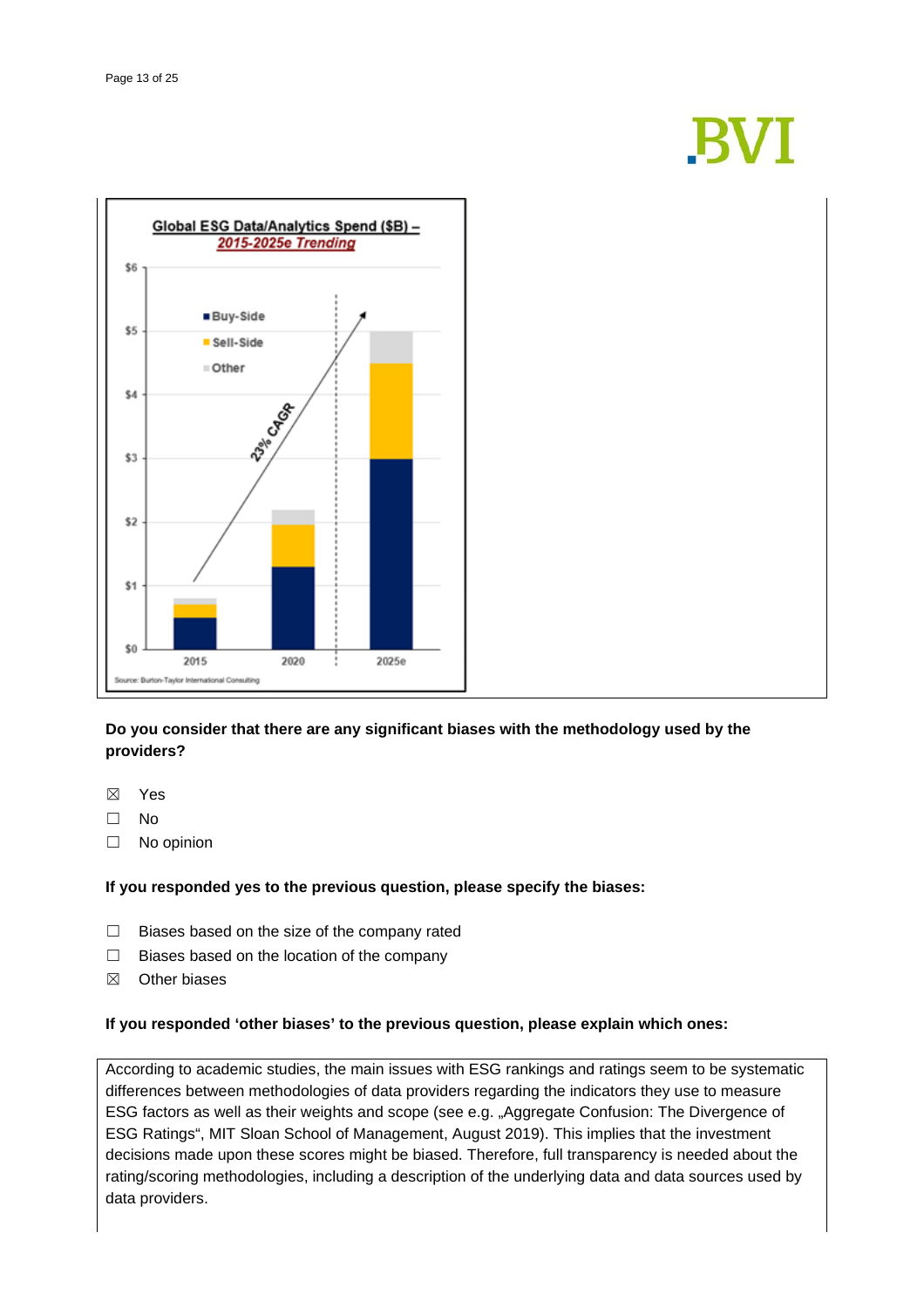

Methodological transparency with regard to ESG ratings/scorings is of even higher relevance than in relation to traditional credit ratings. This is because there is no universal concept of sustainability and each and every provider focuses on different aspects or attaches different weightings to the environmental, social and governance indicators. While this competition of concepts is welcomed in principle, it entails more responsibility for the users of ESG ratings to understand the rationale of each assessment in order to properly match it with the stated investment objectives of the fund and to feed it into the internal analysis and investment process.

According to the feedback from our members, the level of methodological transparency is still not satisfactory. We request comprehensive disclosure of the rating/ranking methodology applied, including procedures for unscheduled adjustments of ratings during the year (e.g. due to controversies). Changes to the methodologies should also be made transparent and consulted beforehand with clients, as in the case with credit rating methodologies under the CRAR.

As regard the general public, it is important to increase awareness about the purpose and limitations of ESG ratings or scores. While ESG ratings aim to inform about the level of sustainability risk associated with an investment, i.e. the impact of sustainability-related events on the prosperity of a company, they seem to be perceived by many as measure of sustainability. Given the growing interest in sustainable investments, it is important to avoid misperceptions in this respect, especially among retail investors.

Transparency about data sourcing and the methods used on filling of data gaps is insufficient as well. However, such transparency will be key for complying with the EU reporting requirements especially in relation to the EU Taxonomy and the principal adverse impacts (PAIs). Given that under the SFDR RTS financial products shall be only allowed to rely on third-party data for calculating their proportion of Taxonomy-aligned investments if such data is either reported by companies under Article 8 Taxonomy Regulation or qualifies as "equivalent information", it will be of key relevance for the user community to distinguish data obtained or derived from companies' disclosures from other data points based especially on estimations or extrapolations, such as ESG benchmarks established on certain industry sectors within the economy. ESG data providers should take immediate steps to ensure this basic level of transparency about data sources.

# **Do you think the current level of correlation between ratings assessing the same sustainability aspects is adequate?**

- ☐ Yes
- ☒ No
- ☐ No opinion

**To what degree do you consider that a low level of correlation between various types of ESG ratings can cause problems for your business and investment decision, as an investor or a rated company, on a scale from 1 (no problem) to 10 (significant problem)?**

#### 7

**How much do you consider each of the following to be an issue, on a scale from 1 (no issue) to 10 (very significant issue):**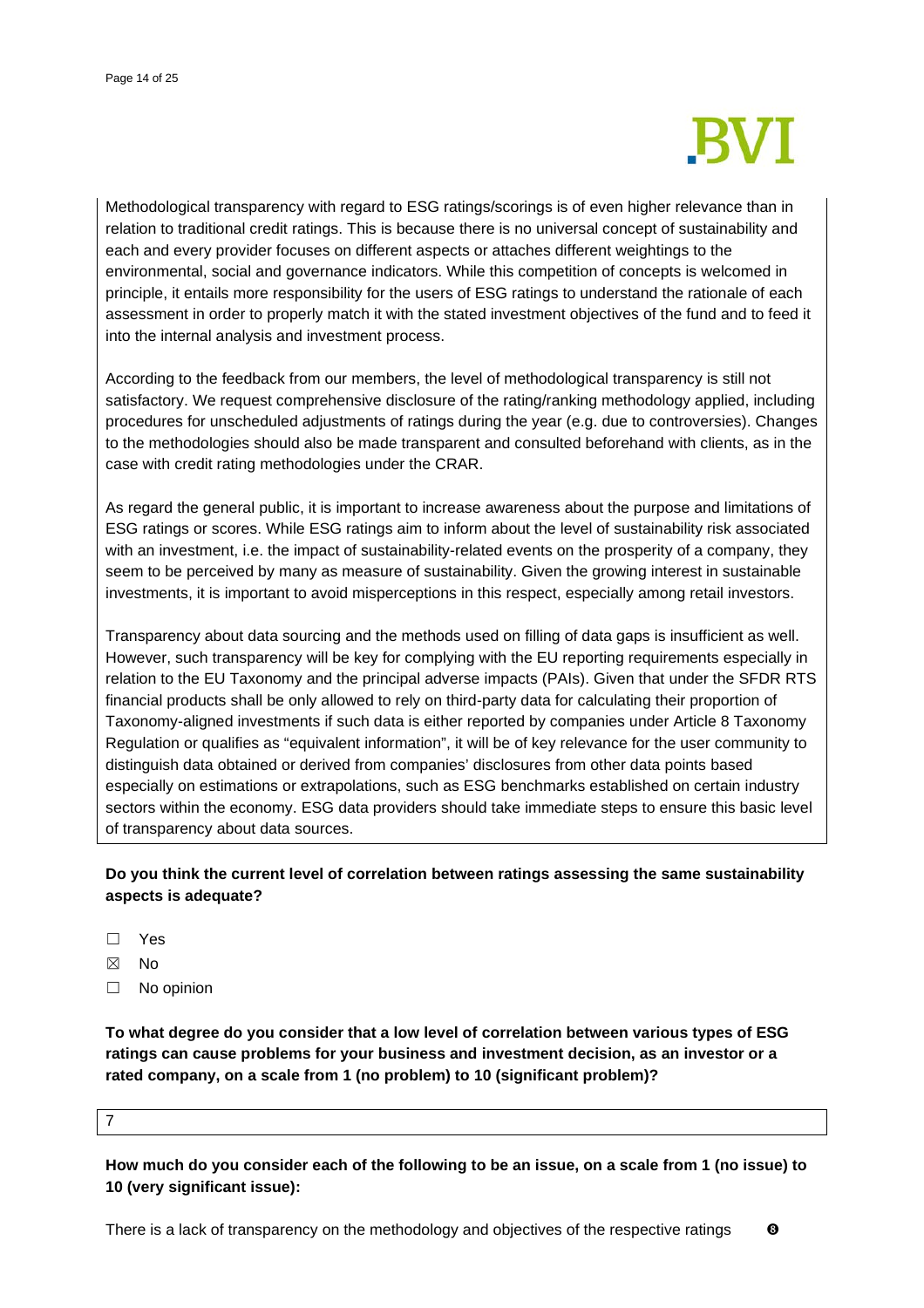

| The providers do not communicate and disclose the relevant underlying information    | ❸ |
|--------------------------------------------------------------------------------------|---|
| The providers use very different methodologies                                       | 6 |
| ESG ratings have different objectives (they assess different sustainability aspects) | ❸ |
| Other issue(s)                                                                       |   |

# **Do you consider that a variety of types of ESG ratings (assessing different sustainability aspects) is a positive or negative feature of the market?**

- ☒ Rather positive
- ☐ Rather negative

## **Please explain your response to the previous question:**

ESG covers a broad field. There is no agreed framework at national, EU or global level on what constitutes sustainable investing. Each individual firm or NGO is defining for themselves what ESG investing means in practical terms. Therefore, the only valid ESG investing approach to one investor may be only a 'greenwashing' approach to the next investor or NGO. Rightfully a plethora of research approaches exist in the area. It is therefore entirely appropriate for individual data providers to focus only on all or only specific environmental concerns and others on social or governance aspects. This also serves competition. Asset managers are the trustees of their investors. It is not up to the asset manager to decide which sustainable investing approach is best for the investor.

# **To what degree do you consider this market to be prone to potential conflicts of interests on a scale from 1 (very little) to 10 (very much)?**

## 7

1

# **If you consider that this market is very much prone to conflicts of interests, where do you see the main risks?**

- $\boxtimes$  Where providers both assess companies and offer paid advisory services
- ☐ Where providers charge companies to see their own reports
- $\Box$  In the absence of separation of sales and analytical teams
- $\boxtimes$  With the ownership system of some providers, where the parent company may exert undue pressure or influence on the research and recommendations that a ratings provider offers
- $\Box$  In the lack of public disclosure of the management of potential conflicts of interest
- $\Box$  Other conflict(s) of interest

**To what degree do you consider that the ESG ratings market as it operates today allows for smaller providers to enter the market on a scale from 1 to 10 (1- hard to enter, 10 – easy to enter)?**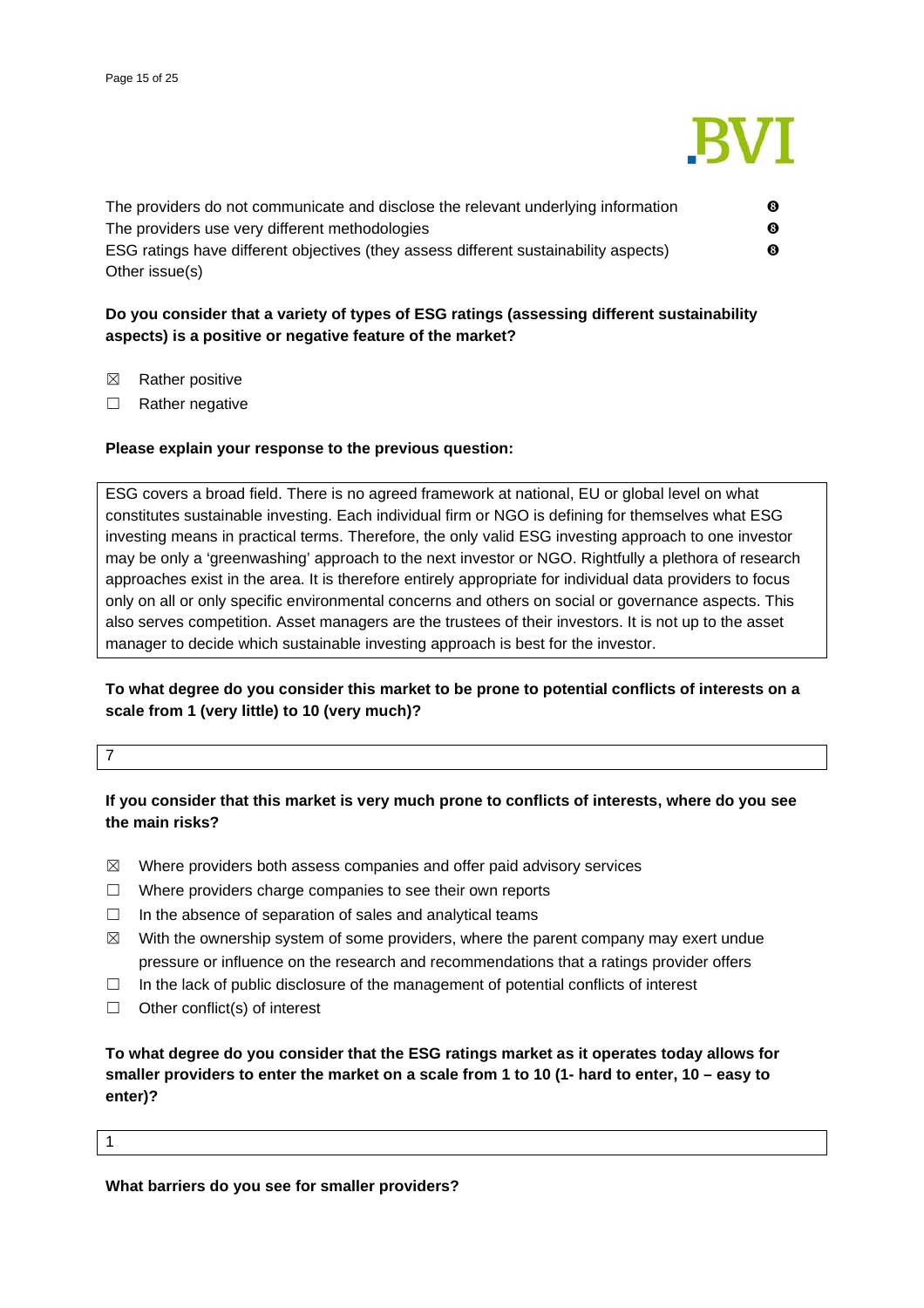

More competition in the ESG data market would be helpful for raising efficiency as well as product quality and lowering costs. However, all leading ESG data and research providers are currently favoured for their broad coverage – also in combination with providing additional data services. However, buy side firms such as asset managers are looking to identify and portray their own ESGbased comparative advantages and specialisms, and are becoming more demanding and analytical in their risk assessments and investment decisions. This could provide a growing opportunity for smaller ESG data providers with niche data or differentiated processes to penetrate the market. Also, the ESAP will be a differentiating factor in this respect in the EU as it could allow smaller players to collect easily and free of charge the necessary raw company data enabling them to offer value added ESG analytics and products.

**Do you consider that the market currently allows for smaller providers who are already present in this market to remain competitive on a scale from 1 (does not allow) to 10 (fully allows)?**

## 3

**To what degree do you consider the fees charged for ESG ratings to be proportionate to the services provided, on a scale from 1 (not proportionate) to 10 (very proportionate)?**

3

**Do you consider that information on the fees charged by the providers is sufficiently transparent and clear?**

☐ Yes

☒ No

☐ No opinion

# **If you responded 'no' to the previous question, please specify what you consider should be the minimum information to be disclosed:**

Given the importance of the provision of benchmark data to the well-functioning of financial markets we recommend ensuring that benchmark data and ESG ratings are made available to users at a fair price. The recommendations which could be implemented by the ESG data and index providers themselves are the following:

- **Impose a cost-based licencing mechanism:** Any benchmark data licence costs should in principle be based only on the incremental/marginal cost of providing and distributing a given data service plus a reasonable profits margin defined once and which can increase only with inflation.
- **Impose transparency on costs and prices**: In order to reduce disputes related to licence fees, users should have access to meaningful written information, including price lists on all data products and services and cost of data production reports, which enable the reader to recalculate the actual costs based on the applicable pricing methods. This should include cost calculation methods as well as the guidelines on the allocation of fixed and variable costs, including the cost of third parties and the costs of the provision and distribution of benchmark data offerings.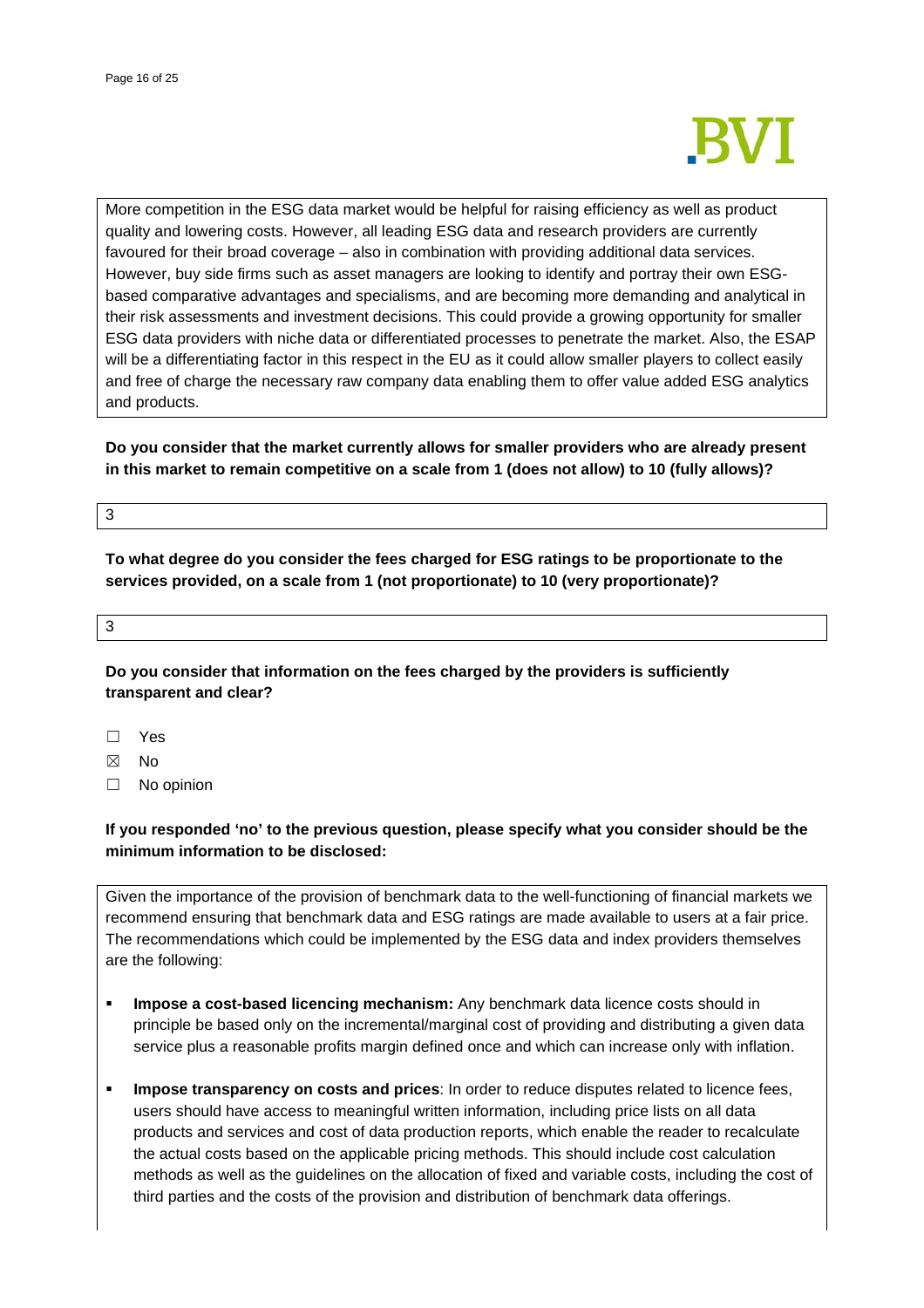

- **Impose best practices on high impact data licences**: Certain high-impact benchmark data licence practices which have significant negative consequences for end clients and financial markets should be subject to stricter controls. For example, the practice of data cut off by the data provider or vendor should only be allowed following a court or court of arbitration judgement.
- **Clear responsibility for index calculation errors**: There is a pressing need to hold index administrators responsible for any calculation errors and recognize how integral financial indices impact the implementation of investment management strategies – especially for index-tracking ones (like ETFs) – and how critical index quality is to their success for investors.
- **Keep data unbundling:** The user side of benchmark market data should only pay for data they are interested in rather than being forced to buy additional services. Benchmark data providers should always inform customers that the purchase of the benchmark is available separately from the purchase of additional data (for example licence for constituents). Furthermore, benchmark data providers should not condition the purchase of individual benchmarks to the purchase of a broader range of benchmarks (in which there may be little interest).
- **Improve transparency:** Data users have concerns about the inventiveness of benchmark providers in creating new use cases or categories of licence. Due to a lack of standardisation for licence concepts, fund management companies and banks do not have the ability to compare the licence models across different index providers. More transparency, such as public pricelists on all data products and services, harmonised templates and standardisation of definitions of key terms and concepts used in licence data agreements, would be helpful in better understanding the criteria for such use cases and the avoidance of paying several times over for the same data.

# **III. EU intervention**

# **a) Need for an EU intervention**

**Taking into account your responses to the previous sections, do you consider that there is a need for an intervention at EU level to remedy the issues identified on the ESG rating market?**

- ☒ Yes
- ☐ No
- ☐ No opinion

## **Please explain why:**

We strongly encourage all ESG data and benchmark providers to adhere on a voluntary basis to the key recommendations on cost and licence transparency as soon as possible. Such action could be initiated by way of an open dialogue with the major data providers and must not necessarily entail regulatory intervention.

However, the European Commission should strongly recognise that large sustainability data providers, such as MSCI, Morningstar or ISS, hold disproportionate market power on data generated from company information. As such, sustainability data costs (the data pricing, licencing practices, definitions, audit procedures and connectivity fees) must be subject to regulatory oversight. Rigorous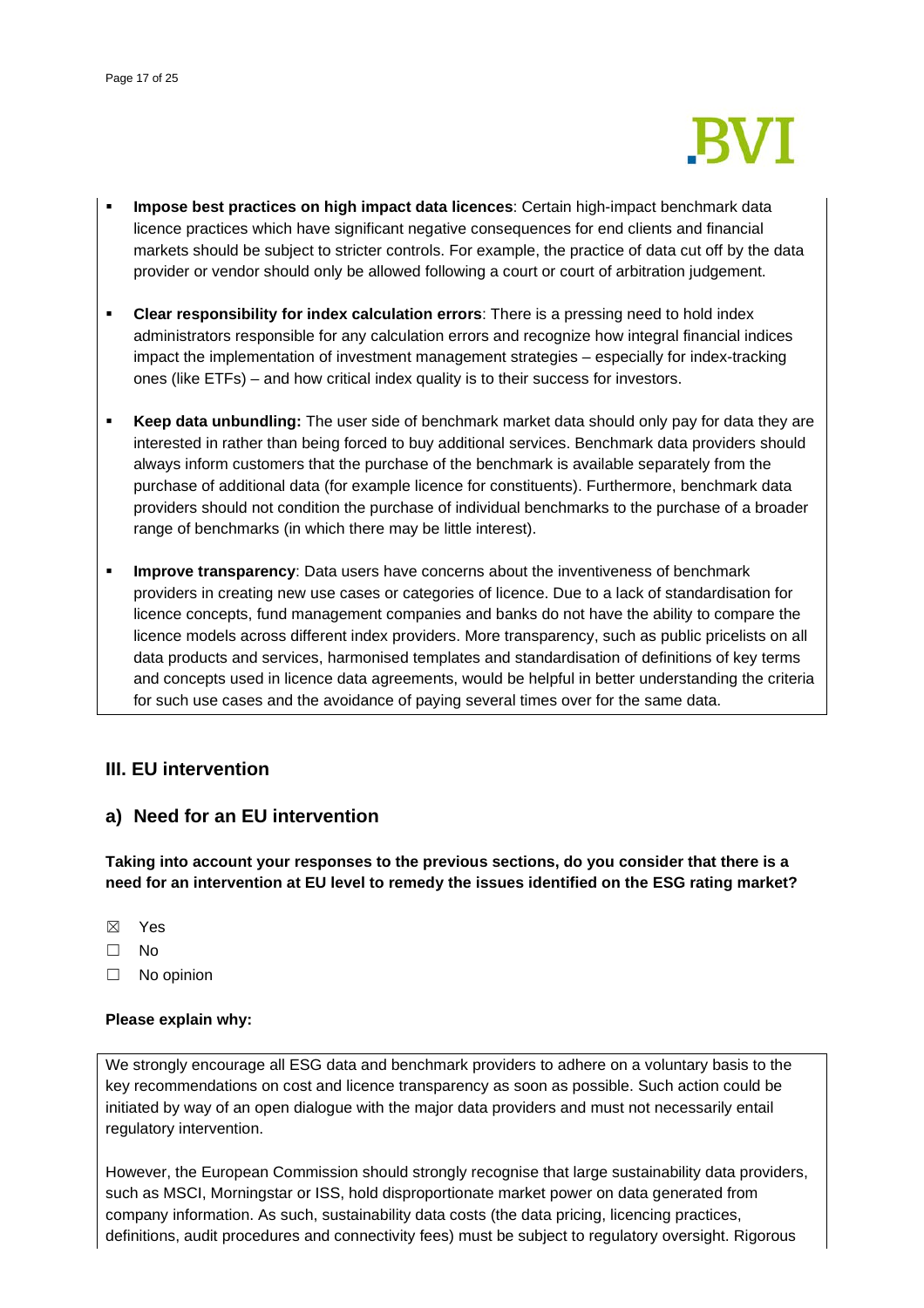

supervision of the entire sustainability / ESG data business (as well as contiguous markets and products where the search for revenue could shift once there is increased scrutiny of sustainability / ESG data sales) is crucial in order to maximise the economic and social benefits of the use of ESG data.

Furthermore, it should be required by law that ESMA should collect annual information on pricing, licences, costs, and revenues per types of ESG ratings and ancillary services in addition to fees and costs for rating related products and services sold by both regulated (e.g., BMR, CRA firms) and other entities within the group. Collecting information on these items would lead to a better understanding of the services provided by rating agencies and their entities within the group. Particular attention should be paid to any "bundled services", i.e. binding purchase of ESG scores when sourcing ESG data.

In addition, we believe that a uniform quality standard for the assessment process of external ESG ratings is necessary. In this context, market data providers issuing ESG ratings could also be regulated.

The lack of transparency with regard to ESG rating methodologies (forward-looking perspective), in particular concerning procedures for unscheduled adjustments of ratings during the year (e.g. due to controversies), could also be an issue for an intervention at EU level.

From the perspective of the users of ratings, however, we would like to point out that it is already foreseeable from the past regulation of credit rating agencies that the costs of implementation new ESG rating regulation will be transferred by ESG rating providers to the users of ratings. However, due to the gaps and inconsistent practices to date, uniform regulation is likely to be preferable, also in consideration of the expected implementation costs. With expanding regulation, the rating data providers may establish more and more licences. Because of the rising costs of data-feeds, there must be a solution to stop this behaviour through a combination of basic ratings data which is available on ESMA's /ESAP's data website (and perhaps rating data providers' websites) which are fee and licence free for use in the whole value chain of asset management. We need a minimum regulation of other proprietary data feeds in terms of making available pricelists, cost of data production reports, and a cost-based pricing similar to what is currently already required from exchanges under MiFID rules. Rating agencies proprietary value-added data and research services will be the main revenue stream for the agencies other than rating fees going forward and will have to coexist with the European data platform.

# **If you responded yes to the previous question, what type of intervention would you consider necessary?**

- ☐ Non-regulatory intervention (e.g. guidelines, code of conduct)
- $\boxtimes$  Legislative intervention

# **If you responded yes to the previous question, what do you consider should be the prime focus of the intervention?**

- $\boxtimes$  Improving transparency on the operations of the providers,
- $\boxtimes$  Improving transparency on the methodology used by the providers,
- $\boxtimes$  Improving the reliability and comparability of ratings,
- $\Box$  Clarifying what is meant by and captured by ESG ratings, to differentiate from other tools and services,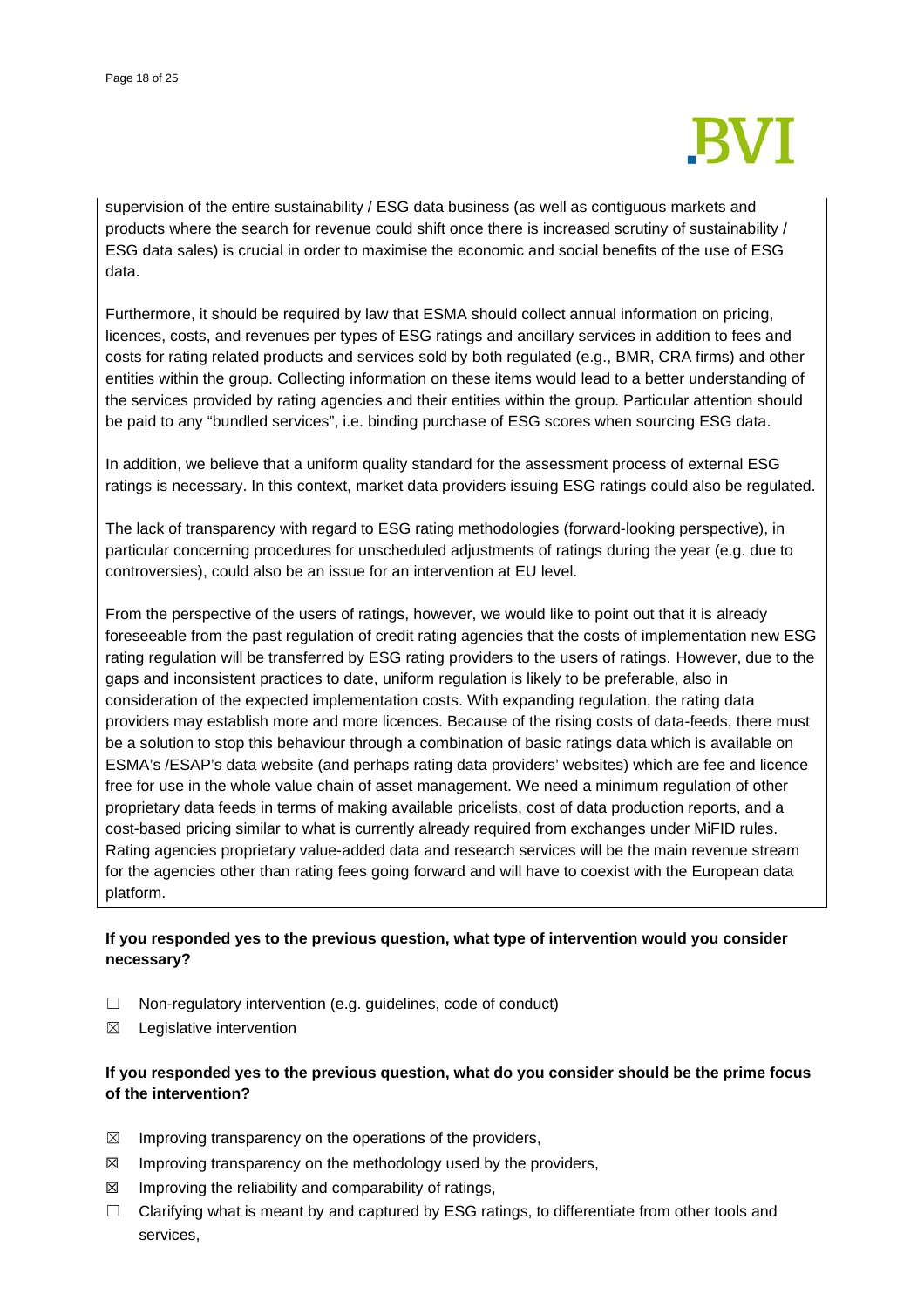

- $\boxtimes$  Clarifying objectives of different types of ESG ratings,
- $\boxtimes$  Improving transparency on the fees charged by the providers,
- $\Box$  Avoiding potential conflicts of interests,
- $\Box$  Providing some supervision on the operations of these providers,
- ☐ Other measures (please specify).

**For each of the points you selected in the previous question, please explain what solutions and options you would consider appropriate in order to improve transparency on the operations of the providers:**

We refer to our statement above.

**Do you consider that the providers should be subject to an authorisation or registration system in order to offer their services in the EU?**

- ☒ Yes
- ☐ No
- ☐ No opinion

## **Please explain why:**

ESG rating providers should be subject to an authorisation or registration system as they handle massive amounts of data from assessed companies, at times confidential ones.

However, we see the link to the new European regulation on the digital operational resilience act (DORA) which also deals with critical ICT providers (including market data providers) and a minimum supervision. It should be therefore analysed whether and to what extent additional supervision based on sector specific regulation (MiFIR, BMR, CRA, ESG data regulation) would be needed. A better alternative could be a horizontal act building upon the DORA framework which covers the commercial activities of all data providers and data (re)vendors active within the EU as suggested, e.g., by Paris/Europlace.

**Do you consider that the providers should be subject to an authorisation or registration system in order to provide ESG ratings on EU companies or non-EU companies' financial instruments listed in the EU even if they offer services to global or non-EU investors?**

- ☒ Yes
- ☐ No
- ☐ No opinion

## **Please explain why:**

## Please see above.

**Do you consider that there should be some minimum disclosure requirements in relation to methodologies used by ESG rating providers?**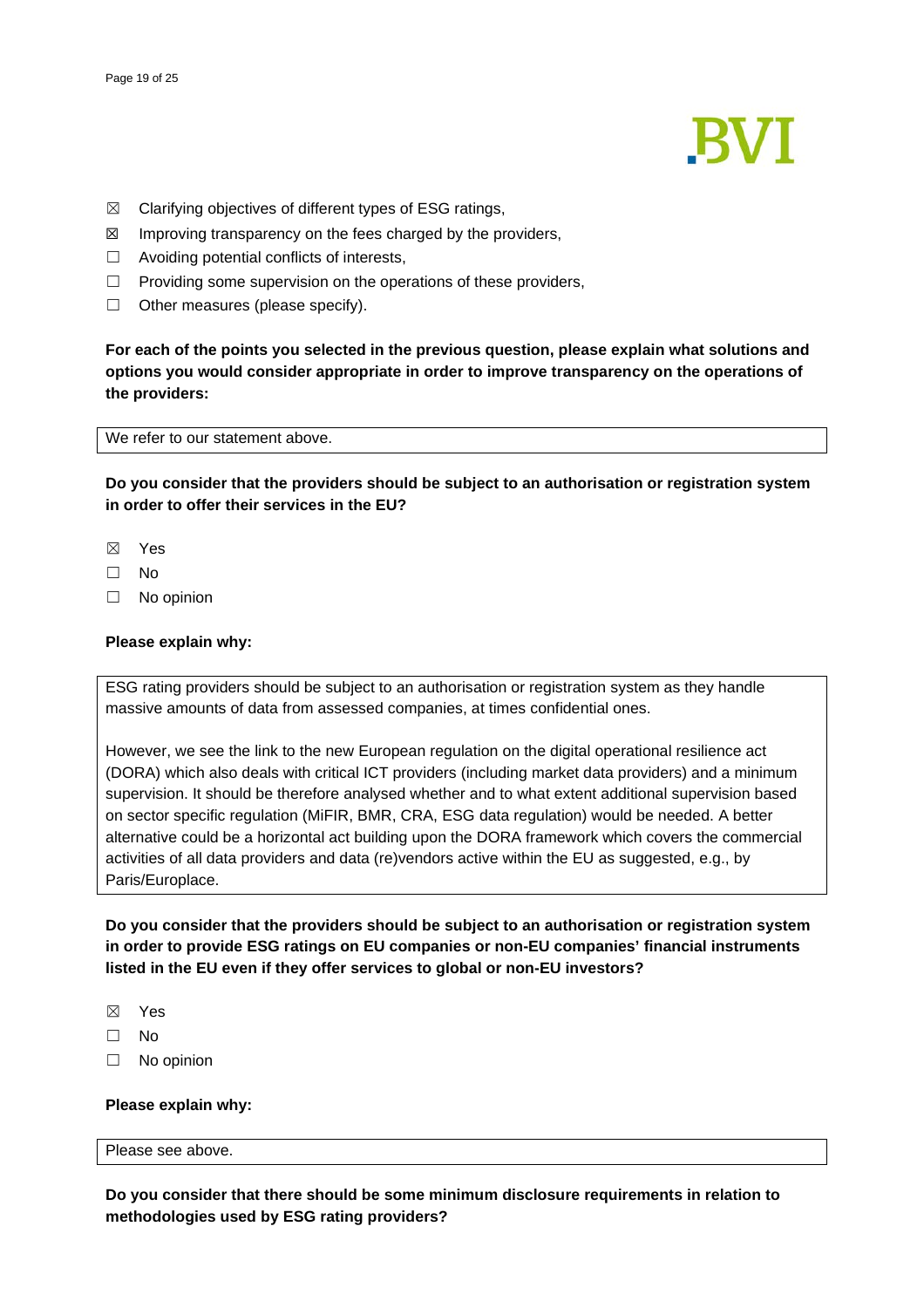

☒ Yes

☐ No

☐ No opinion

## **Please explain why:**

## Please see above.

**Do you consider that the providers should be using standardised templates for disclosing information on their methodology?**

☒ Yes

- ☐ No
- ☐ No opinion

## **Please explain your answer:**

Standardised templates for disclosing information on the methodology would strengthen transparency as well as comparability and ease due diligence (in particular in combination with the implementation of ESG rating standards).

## **Do you consider that the rules should be tailored to the size of the provider and hence have smaller providers subject to a lighter regime?**

- ☒ Yes
- ☐ No
- ☐ No opinion

## **If you responded yes to the previous question, please specify what metric you consider should be used to differentiate between providers:**

- ☒ Total revenue
- ☐ Revenue from ESG ratings
- ☐ Number of employees
- ☐ Other metric(s)
- $\Box$  in the case of providers located outside the EU and not providing services to EU investors but rating EU companies/financial instruments – percentage of EU companies/financial products rated

**Should the providers located outside of the EU, not providing services to the EU investors but providing ratings of the European companies/financial products be subject to a lighter regime?**

- ☐ Yes
- ☒ No
- ☐ No opinion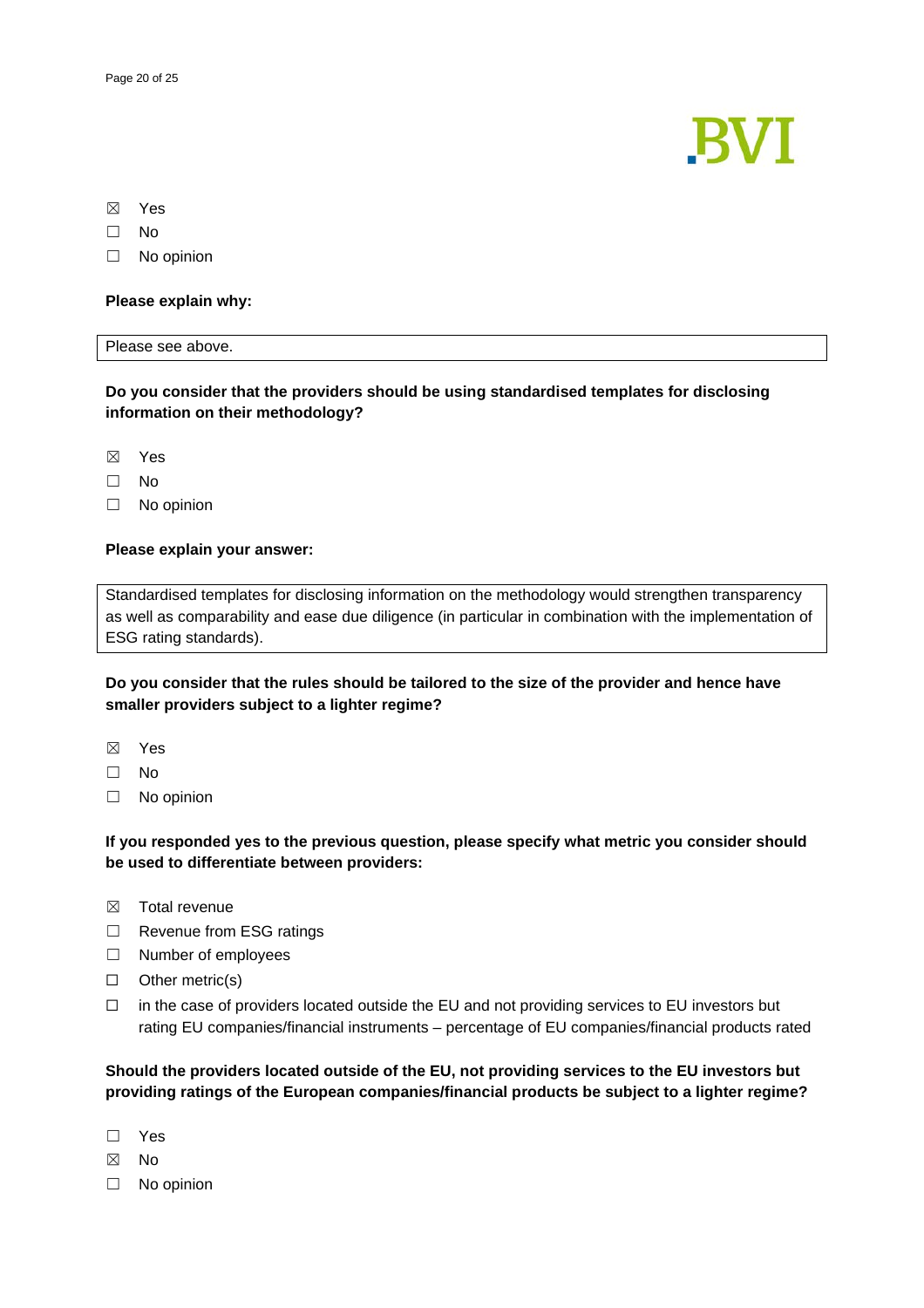

# **b) Costs of an EU intervention**

# **Questions for ESG rating providers**

Not applicable.

# **PART B – INCORPORATION OF ESG FACTORS IN CREDIT RATINGS**

# **I. Questions to users of credit ratings**

## **Do you use credit ratings for investment decisions?**

- □ Yes, as a starting point for internal analysis
- $\boxtimes$  Yes, as one of many sources of information that influence investment decisions
- □ Yes, as a decisive input into an investment decision
- ☐ No
- ☐ Other

# **Do you use credit ratings for regulatory purposes (e.g. stemming from the [Capital Requirements](https://eur-lex.europa.eu/legal-content/EN/TXT/?uri=CELEX:32013R0575)  [Regulation](https://eur-lex.europa.eu/legal-content/EN/TXT/?uri=CELEX:32013R0575) or [Solvency II\)](https://eur-lex.europa.eu/legal-content/EN/TXT/?uri=CELEX:32009L0138)?**

- ☒ Yes
- ☐ No
- $\Box$  These requirements don't apply to me

# **Is it important for you to understand to what extent individual credit rating actions have been influenced by sustainability factors?**

- □ Not important at all
- □ Slightly important
- ☒ Important
- □ Very important
- ☐ No opinion

**Do you find information about the extent to which CRAs methodologies or the rating process incorporate sustainability factors sufficiently well disclosed?**

- ☐ Yes
- ☒ No
- ☐ No opinion

**Please explain:**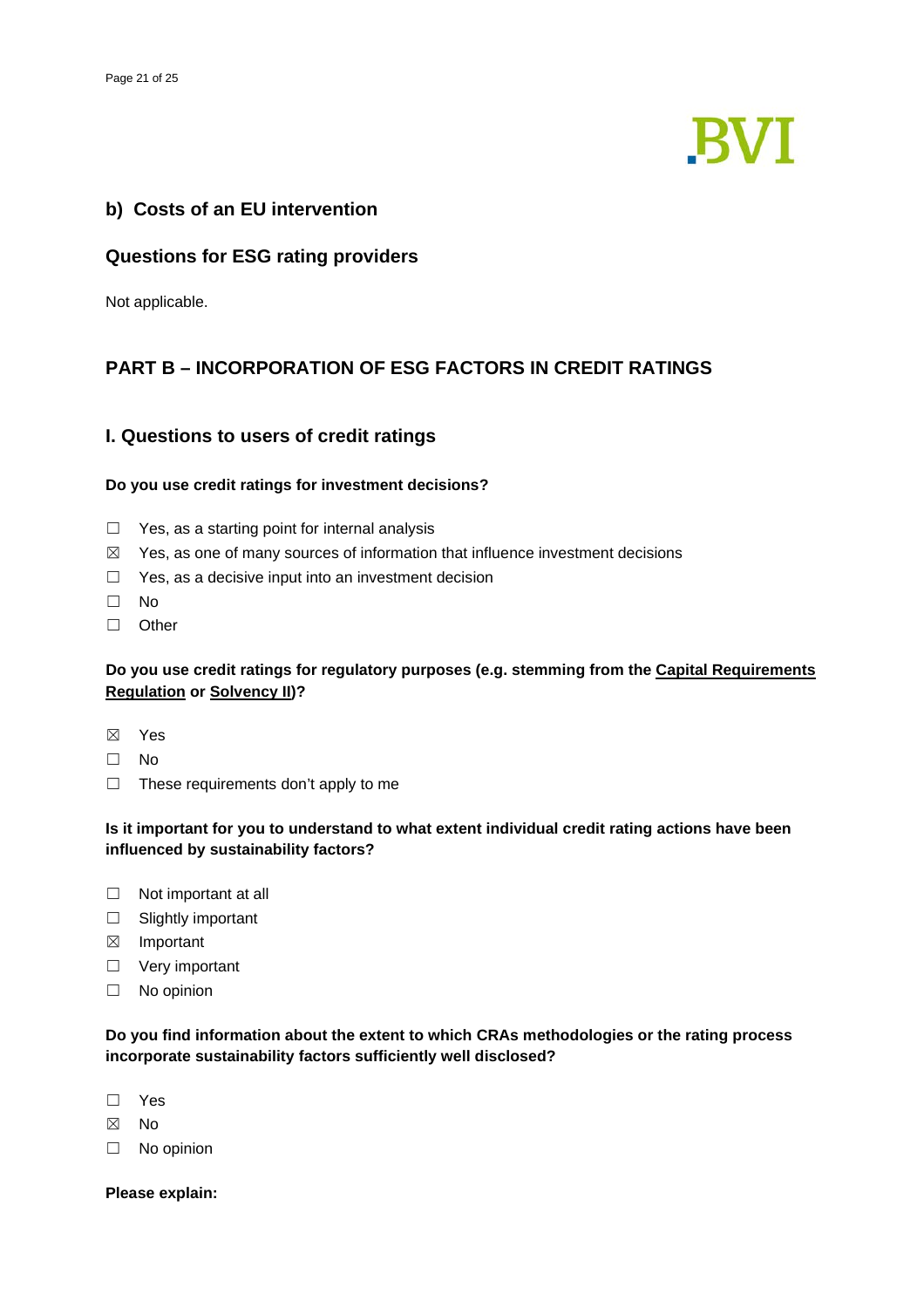

Our members report that CRA company and issuance research are usually not included in contracts for ratings data but require a separate subscription. Methodology documents and consultations also on how the rating process incorporates sustainability factors should be available for free at the respective CRA websites.

In order for issue-based credit ratings data to be usable in fund management daily practice it is important that the data obtained can be used freely in all internal and external (especially in client and regulatory reporting) situations. CRA website use is occasional only, as data are usually allowed for "view only", and can be downloaded only on an individual rating basis. Most members therefore use payable CRA data-feeds in the absence of large number download possibilities on CRA websites. The CRA websites in their current form are not fit for institutional investor and asset manager use of rated issuance data. CRA websites may be useful to assess the credit risk of small bond portfolios usually held by retail investors or for one-off academic studies on a static pool of bonds. Similar considerations apply to the ESMA operated ERP. ESMA made suggestions how to improve the ESP accessibility and usability in a report in October 2021 which we support. In the alternative CRA ratings data could be included in the ESAP alongside non-financial (ESG) information from 2025 onwards.

Beyond rated issuance data, our members use the websites (primary) to download on a selective basis information related to methodology, default studies or to address ad hoc information needs on specific issuers or asset classes to support internal processes of asset managers. Usually access to information is at least restricted to registered user and often requires a payable data licence.

## **Where do you look currently for the information on how ESG factors impact the credit rating?**

- $\boxtimes$  Press release accompanying credit ratings
- ☒ Additional analysis and reports available to subscribers
- $\boxtimes$  Additional information materials available publicly
- ☐ Description of methodologies or rating process for specific asset classes, sectors or types of entities
- ☐ Frameworks or documents describing general approach to incorporation of ESG factors in credit rating process
- ☐ I don't know where to find such information
- ☐ Other

## **Does the level of disclosure differ depending on individual CRAs?**

- ☒ Yes
- ☐ No
- ☐ No opinion

## **If you answered yes to the previous question, please explain the differences in the level of disclosure:**

In general, both website and data feed licence terms and conditions (ToC) are difficult to find and understand. Also the application of the CRA's data ToC to data obtained from the ESMA website is not clear.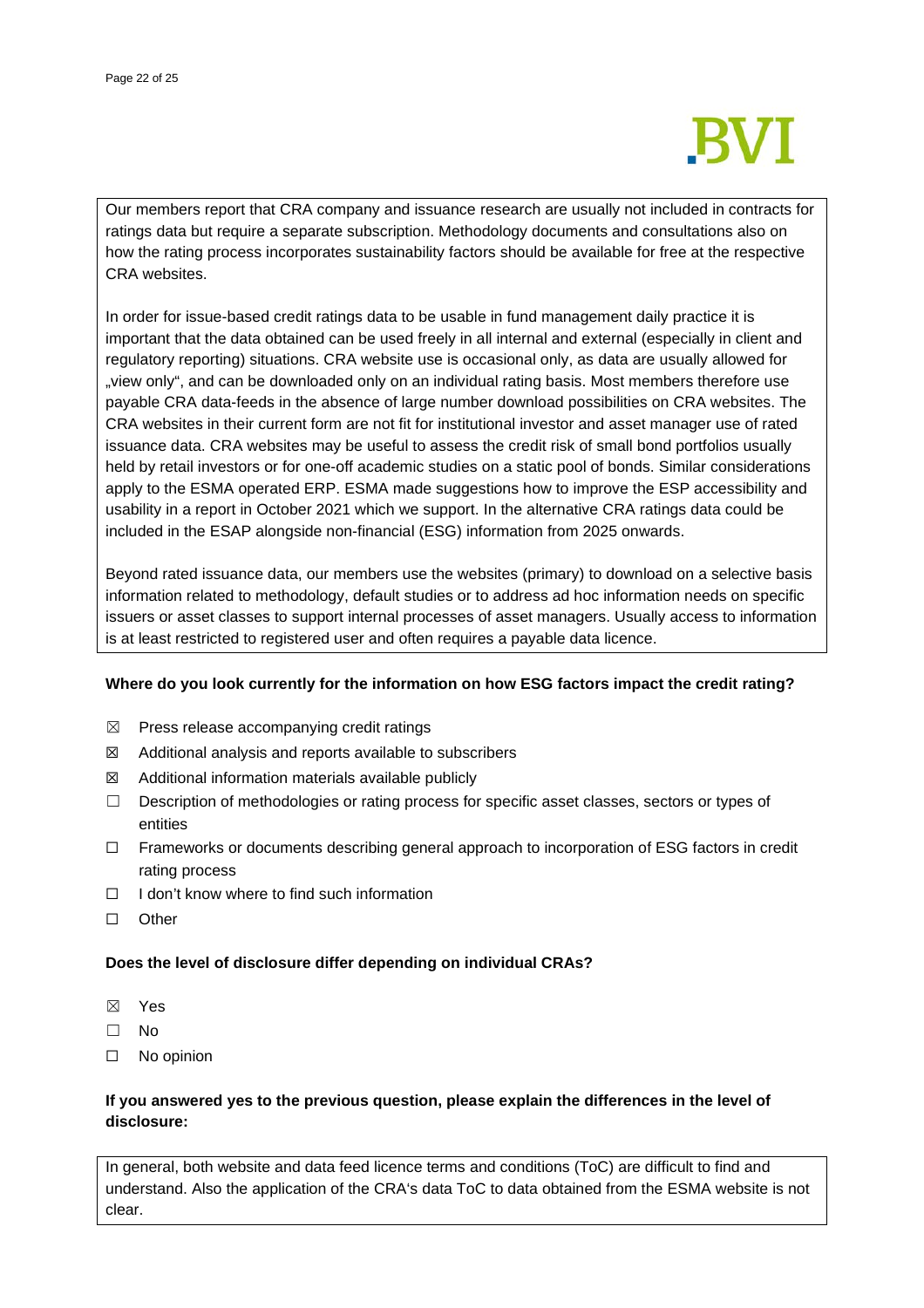

# **What are the trends on the market in relation to disclosure of information as to which credit ratings actions have been influenced by sustainability factors?**

- $\Box$  The level of disclosure has improved sufficiently since the entry into effect of ESMA guidelines (April 2020)
- $\boxtimes$  In general the level of disclosure has improved sufficiently although some CRAs are lagging behind
- $\Box$  The overall level of disclosure is insufficient although some CRAs have sufficiently improved

**The extent to which CRAs incorporate ESG factors in credit ratings depends on the asset classes methodologies and the importance assigned to the given factor by a CRA's methodology. In addition, some CRAs have developed overall frameworks explaining how they incorporate ESG factors in credit ratings across asset classes, some publish reports reviewing past credit rating actions or specific sections accompanying credit rating actions.**

## **In your opinion, what are trends in the relation to the incorporation of ESG factors in the credit rating process and methodologies?**

- $\Box$  CRAs have sufficiently improved the incorporation of ESG factors in their methodologies and rating process,
- $\Box$  In general CRAs have sufficiently improved the incorporation of ESG factors in credit ratings although some CRAs are lagging behind
- ☐ In general the development is insufficient although some CRAs have improved the incorporation of ESG factors in their methodologies and rating process,
- $\Box$  CRAs have insufficiently improved the incorporation of ESG factors in their methodologies and rating process

# **II. Questions to Credit Rating Agencies**

Not applicable.

# **III. Questions on the need for EU intervention (all respondents)**

**Do you consider that the current trends in the market are sufficient to ensure that CRAs incorporate relevant ESG factors in credit ratings?**

☒ Yes

☐ No

☐ No opinion

**Do you consider that the current trends in the market and application of ESMA guidelines on disclosure applicable to CRAs are sufficient to ensure understanding among users as to how ESG factors influence credit ratings?**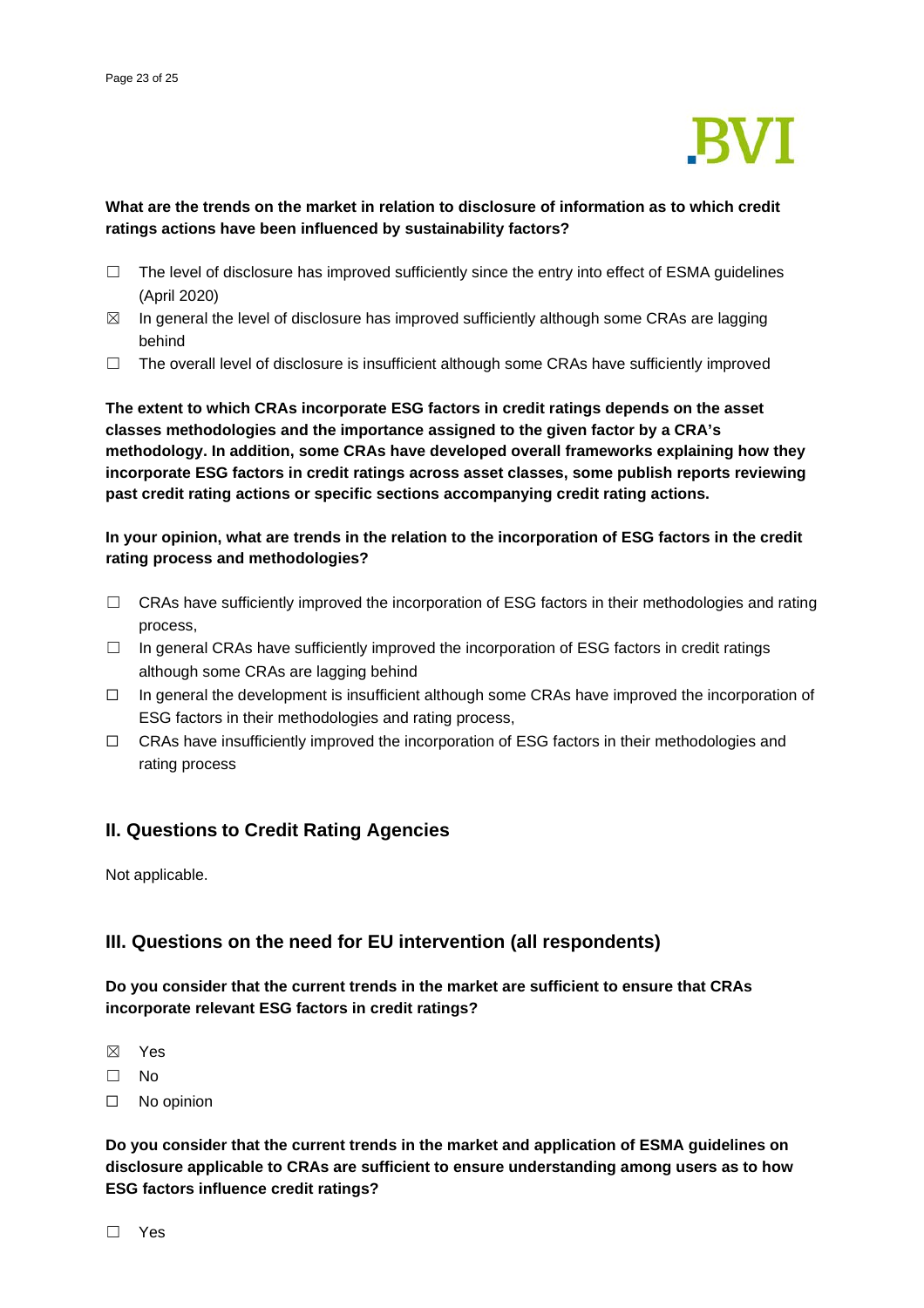

## ☒ No

☐ No opinion

# **If you responded 'no' to the previous questions, what type of intervention would you consider necessary?**

- $\boxtimes$  Further detailing of ESMA guidelines on the disclosure of ESG factors in credit ratings
- ☐ Further supervisory actions by ESMA
- ☐ Legislative intervention.
- ☐ While improvements are insufficient, we do not see further scope for EU intervention
- ☒ Other

# **If you responded 'other' to the previous question, please specify the other type of intervention you consider necessary:**

It should be required by law that ESMA should collect annual information on pricing, licences, costs, and revenues per types of ratings and ancillary services in addition to fees and costs for rating-related products and services sold by other entities within the group. Collecting information on these items would lead to a better understanding of the services provided by rating agencies and their entities within the group. Particular attention should be paid to any "bundled services", i.e. binding purchase of ESG scores when sourcing ESG data.

## **Regarding the possible regulatory intervention, what type of requirements do you find relevant?**

- $\boxtimes$  Press releases: introduce mandatory requirements mirroring the provision of ESMA guidance on the disclosure ESG factors in credit ratings
- $\Box$  Press releases: in addition to the previous option require CRAs to publish information not only about the impact of ESG factors on credit ratings, but also the lack of it,
- ☒ Methodologies: require CRAs to explain the relevance of ESG factors in methodologies,
- $\Box$  Methodologies: require CRAs to take into account ESG factors where relevant,
- ☐ Other

## **What kind of risks or merits of the EU intervention do you see?**

- $\boxtimes$  Provide further clarity on the impact of ESG factors on the creditworthiness of creditors and financial instruments
- $\boxtimes$  More coherent approach of CRAs to the incorporation of ESG factors into credit ratings
- ☐ Concerns about too much prominence given to ESG factors
- ☐ Others

## **What would be the consequences of the lack of the EU intervention?**

- $\Box$  Market trends are sufficient to meet investors demands for information on the impact of ESG factors on credit ratings
- ☐ CRAs will respond to market pressure and ensure the incorporation of ESG factors in credit ratings